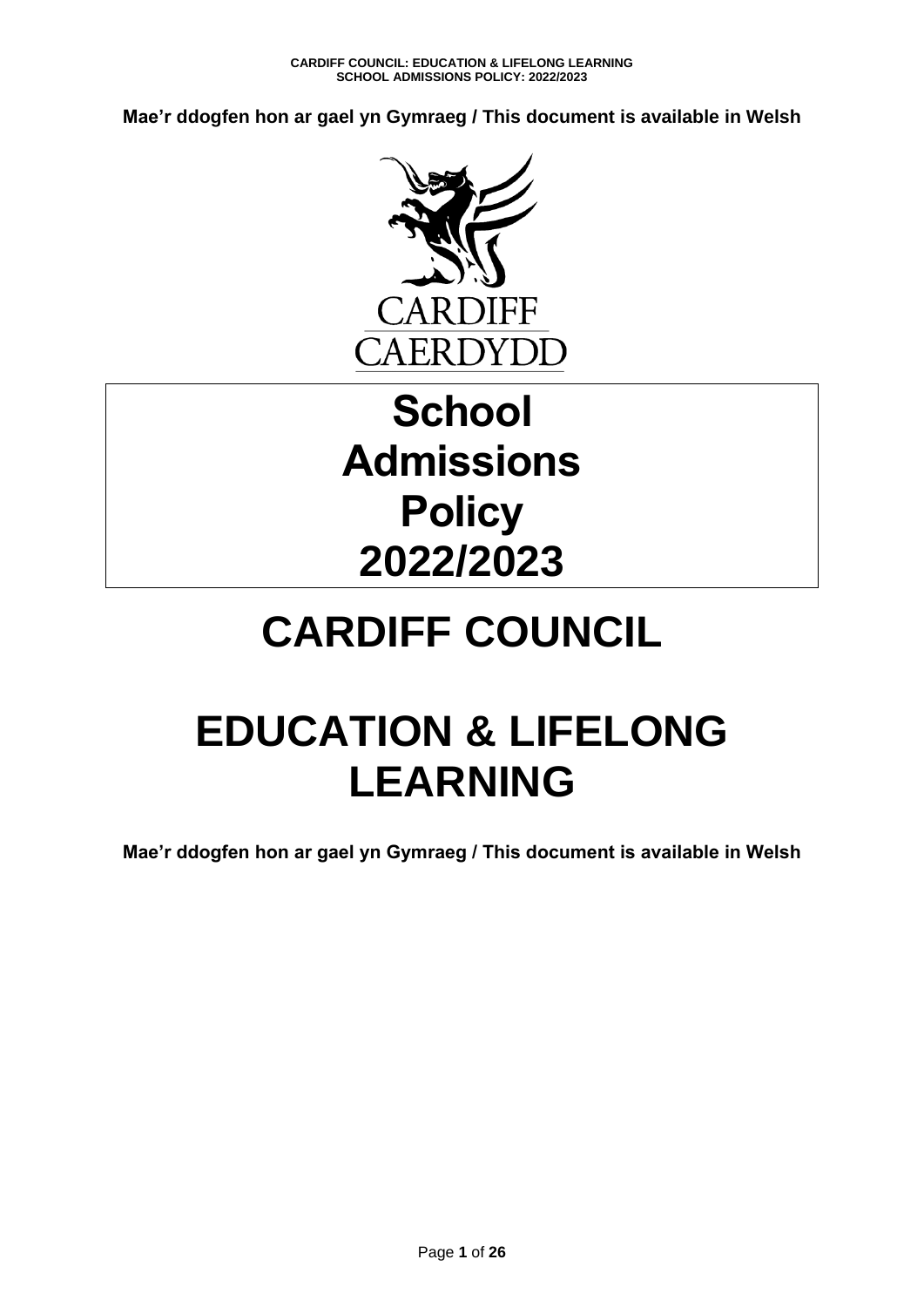# **Contents**

#### **1. Introduction**

- 1.1 School Admissions
- 1.2 Relevant Area for Consultation
- 1.3 Published Admission Number
- 1.4 Community School Catchment Areas
- 1.5 Children in receipt of a statement of Special Educational Needs (SEN)
- 1.6 Children with ALN (additional learning needs) who have an IDP (Individual Development Plan) that names a school
- 1.7 Out of Chronological Age Applications
- 1.8 School Managed Transfers
- 1.9 Fair Access Protocol<br>1.10 Co-ordinated Second
- 1.10 Co-ordinated Secondary School Admission Arrangements
- 1.11 Data Protection and the EU General Data Protection Regulation

#### **2. Submitting an application**

- 2.1 How to apply
- 2.2 Prior to Application
- 2.3 The Applicant
- 2.4 On-time Applications (considered during the 'normal admissions round')
- 2.5 Late Applications (considered outside the 'normal admissions round')
- 2.6 Information the Council does not consider when allocating places
- 2.7 Applications for Reception to Year 11

#### **3. Admissions to community nursery schools and nursery classes**

- 3.1 Oversubscription Criteria
- 3.2 Late Applications
- 3.3 No Right to Statutory Appeal
- 3.4 Early Years Funding (EYF)

#### **4. Admissions to community primary schools and voluntary controlled primary schools**

- 4.1 Oversubscription Criteria
	- 4.2 Late Applications
	- 4.3 Statutory Appeals
- 4.4 Deferred Entry
- 4.5 St Mellons Church in Wales Voluntary Controlled Primary School

#### **5. Admissions to community secondary schools**

- 5.1 Oversubscription Criteria
- 5.2 Late Applications
- 5.3 Statutory Appeals

#### **6. Admissions to sixth forms**

#### **7. Explanation of oversubscription criteria**

- 7.1 Child's Details Address
	- 7.2 Change of Address
- 7.3 Looked After Children (LAC)/previously Looked After Children (pLAC)
- 7.4 Individual Development Plan (IDP)
- 7.5 Residence in a defined catchment area
- 7.6 Compelling Medical/Compelling Social Grounds
- 7.7 Siblings
- 7.8 Multiple Birth Siblings
- 7.9 Proximity

#### **8. Documentary evidence that may be required from applicants**

- 8.1 Submission of documents relating to a child of UK Service Personnel or other Crown **Servants**
- 8.2 Submission of documents relating to a Child's Home Address
- 8.3 Submission of documents relating to Compelling Medical Grounds or Compelling Social Grounds

#### **9. Offers process**

- 9.1 School Offers
- 9.2 No School Offers
- 9.3 Changes of circumstances
- 9.4 Withdrawal of School Offers
- 9.5 Waiting Lists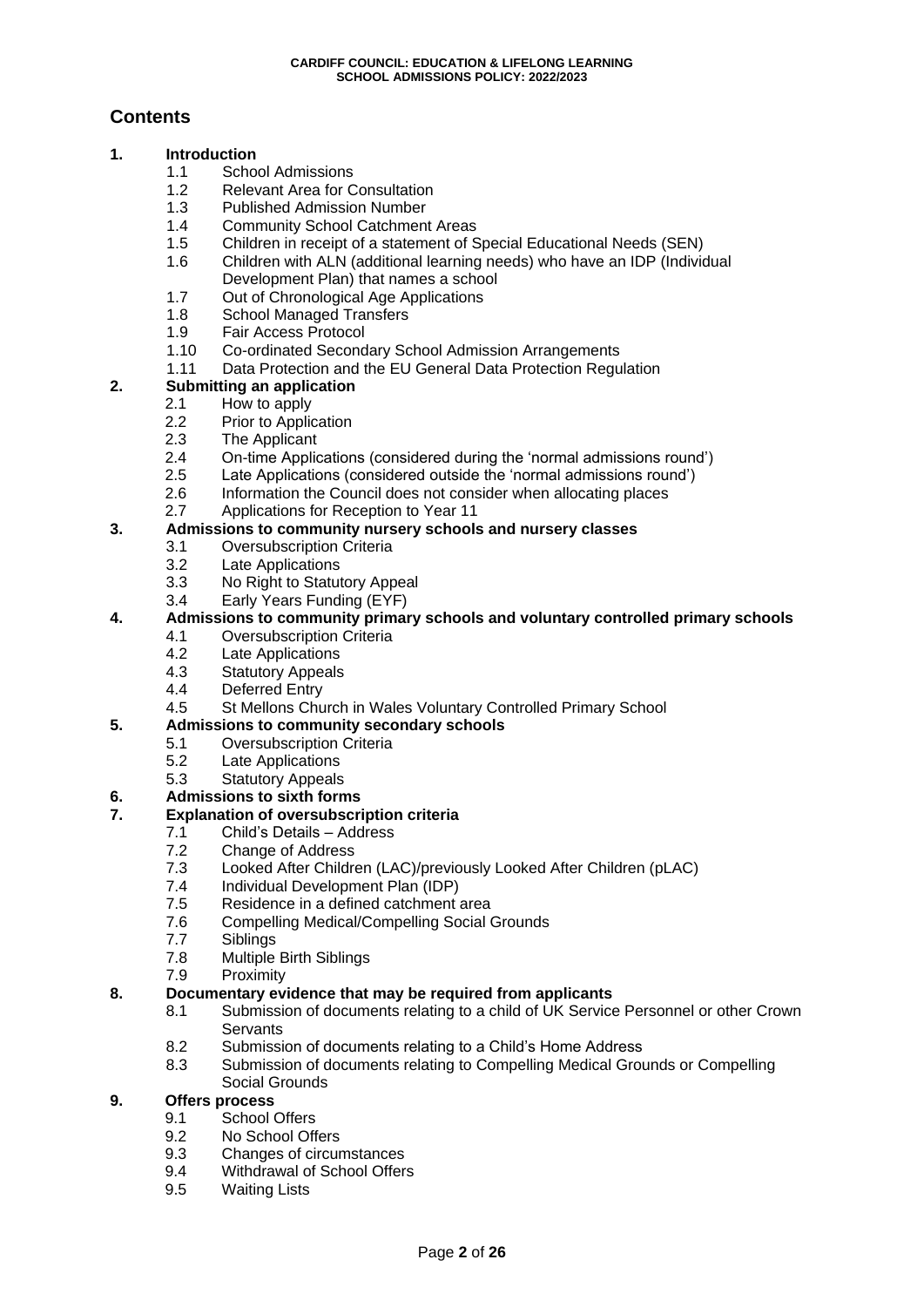**Appendix 1 – School Admission Numbers 2022/23**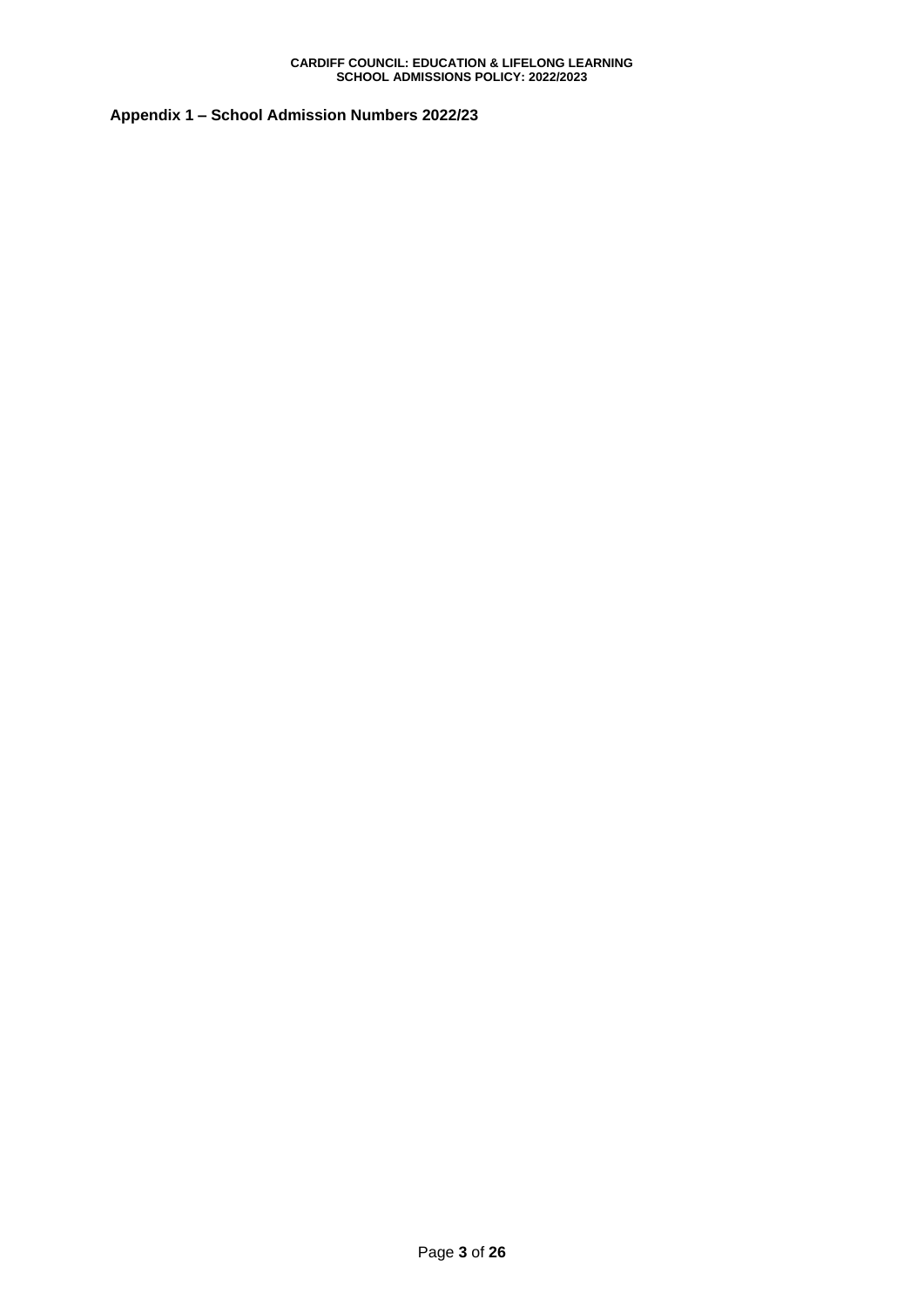#### **1 Introduction**

#### **1.1 School Admissions**

The Council is committed to providing local schools for local children where possible.

Parents (also referred to as 'applicants' in this policy document) have the right to express a preference for their preferred school(s) which will be considered individually and complied with wherever possible.

Cardiff Council is committed to equality of opportunity and to eliminating discrimination. In respect of admissions to schools, all pupils and prospective pupils are treated equitably, regardless of gender, race, ethnicity, culture, nationality, language, ability / disability or religious / non-religious belief. Steps are taken to ensure that admission procedures do not unfairly advantage or disadvantage any groups through the application of rules or conditions that cannot be complied with equally by all.

All admissions to community classes and community schools are approved by the Cardiff Council's Director of Education & Lifelong Learning.

#### **1.2 Relevant Area for Consultation**

In accordance with the Education (Relevant Areas for Consultation on Admission Arrangements) Regulations 1999, the relevant area for community schools in Cardiff is the administrative area of the County Council for the City and County of Cardiff (the County Council).

#### **1.3 Published Admission Number**

In the normal admissions round, all maintained schools must admit pupils up to their Published Admission Number. An admission request may not be refused to any school until the Published Admission Number has been reached (with exception to twice excluded pupils [refer to  $3.58 - 3.60$  of the Welsh Government's School Admissions Code document no. 005/2013]). The Published Admission Number has been calculated in accordance with the Welsh Government's school capacity calculation methodology "Measuring the Capacity of Schools in Wales" circular no. 021/2011. As this number is based on the physical capacity of the school to accommodate pupils it should not be exceeded in normal circumstances*.* 

#### **1.4 Community School Catchment Areas**

Catchment area information is available on the Council's website. The majority of catchment areas of maintained community primary schools are grouped together to form the catchment areas of maintained community secondary schools in Cardiff.

# **Catchment areas are subject to change with any changes being consulted upon prior to implementation. There is no guarantee of an offer of a place at a child's catchment area school.**

**1.5 Children in receipt of a statement of Special Educational Needs (SEN)** Where a community school is named in a statement of Special Educational Needs (SEN) the child must be admitted to that school.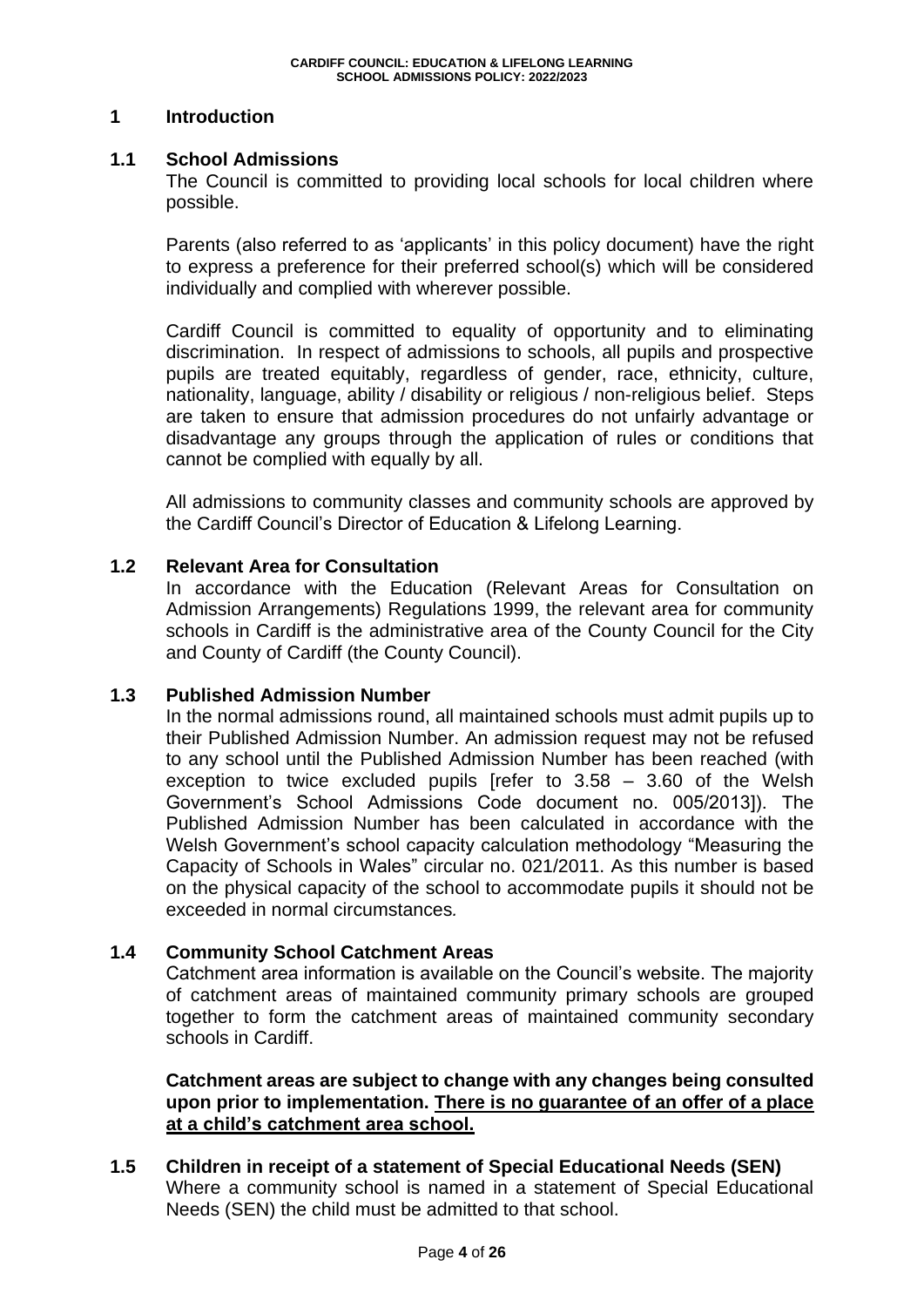### **1.6 Children with ALN who have an IDP (Individual Development Plan) that names a school**

In most cases, children with ALN (Additional Learning Needs) will be able to receive the support they need in any maintained school.

The Council can decide to name a maintained school in the IDP for the purposes of securing admission of the child to a particular school.

The Council will not name a school in an IDP, for the purposes of securing admission, unless the needs and circumstances of the child is such that they ought to attend that particular school.

The Council will consider the following factors:

- Whether specific characteristics of the school make it especially good at making the required ALP (additional learning provision) compared to other maintained schools the child could attend- for example, the school's physical characteristics;
- Whether the school has members of staff with specialist expertise or training, or specialism in a low incidence need such as hearing or visual impairment (for example, if the school has a specialist resource base);
- It would be unreasonable for a more local school to provide the child's ALP (additional learning provision);
- Any other factors the local authority considers to be relevant to the particular case.

When a school is named in an IDP for the purpose of securing admission, the child must be admitted to the school.

#### **1.7 Out of Chronological Age Applications**

Cardiff Council operates a separate policy on Out of Chronological Age applications.

If a parent requests to place their child in a year group that is outside of their chronological age and the request is at the point of admissions, the Local Authority will review each request based on their individual circumstances. Contact: outofyeargroup@cardiff.gov.uk.

#### **1.8 School Managed Transfers**

Cardiff Council operates a separate policy on School Managed Moves.

Schools are able to undertake managed moves of pupils. These will be treated differently to regular admissions and the child will remain on roll at the school from which they are applying to transfer until the end of their managed move period.

At the end of the managed move period, if successful, the child will be added to the roll of the receiving school. If the managed move is not successful, the child will return to attend the school from which they were applying to transfer. All managed moves should be negotiated between the schools with a representative from the Council.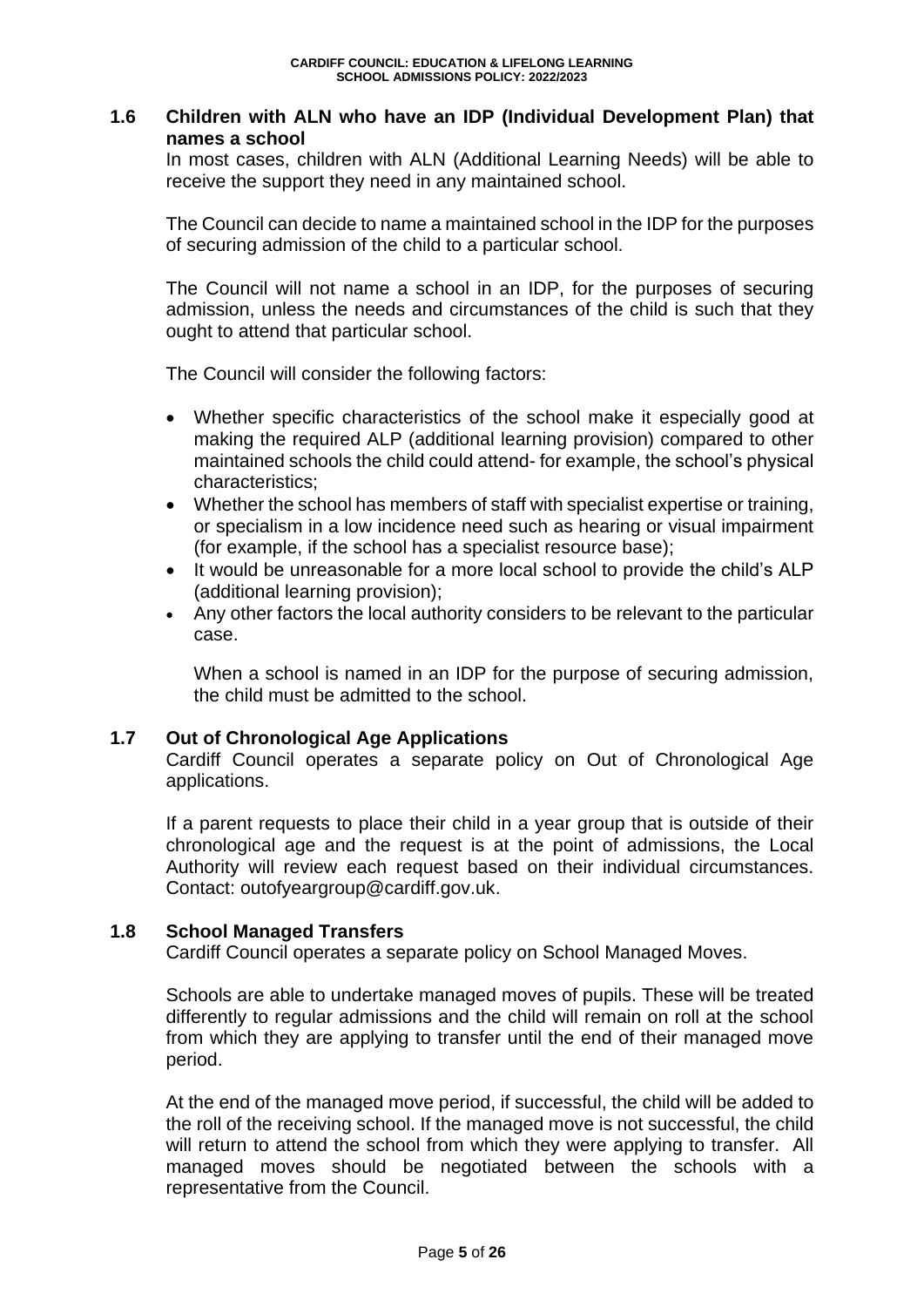### **1.9 Fair Access Protocol**

Cardiff Council maintains Fair Access Protocols for vulnerable children in accordance with the School Admissions Code Annex D Paragraph 5.

The role of the Fair Access Panel is to ensure that vulnerable and 'hard to place' children are able to access education and are placed fairly within the city. The Fair Access Panel will assess all pupils and schools according to their vulnerability and will, (in participation with all high schools via the subsequent Hard to Place panel), place these children in schools that can meet their needs in the most efficient manner that will have the least negative impact on the effectiveness of education within Cardiff.

The panel members will review outcomes annually to monitor compliance and will ensure that schools are adhering to the procedures.

#### **1.10 Co-ordinated School Admission Arrangements**

The Council will continue to co-ordinate secondary school admission arrangements, which applies to all community secondary schools; Corpus Christi RC High School; St. Teilo's CW High School and Whitchurch High (Foundation) School.

The Council will also coordinate admissions arrangements with St Mellons Church in Wales Voluntary Controlled Primary School.

#### **1.11 Data Protection and the EU General Data Protection Regulation**

All personal data will be processed in accordance with the General Data Protection Regulations (GDPR) 2018 and the Data Protection Act 2018.

#### **2. Submitting An Application**

#### **2.1 How to apply**

An application must be submitted for a school that a parent wishes their child to attend. The Council accepts applications via the Council's Online Application Service or by a completed preference form emailed to [schooladmissions@cardiff.gov.uk](mailto:schooladmissions@cardiff.gov.uk) or posted to School Admissions, Room 422, County Hall, Atlantic Wharf, Cardiff, CF10 4UW. The Council takes no responsibility for any loss of data as a result of the method chosen by the applicant to deliver the information.

#### **2.2 Prior to Application**

There is a facility on the Cardiff Council website for parents to provide their child's details and receive information on how to apply for a school place at the appropriate time in accordance with the Council's admissions timetable.

Parents who have registered their pre-nursery-aged child's details with the Council, will be advised to apply for a community nursery place by using the Council's Online Application Service or by completing a preference form.

Parents who have registered their nursery-aged or younger child's details with the Council, will be advised to apply for a reception place in their preferred community primary school(s) during the Autumn Term prior to admission, by using the Council's Online Application Service or by completing a preference form.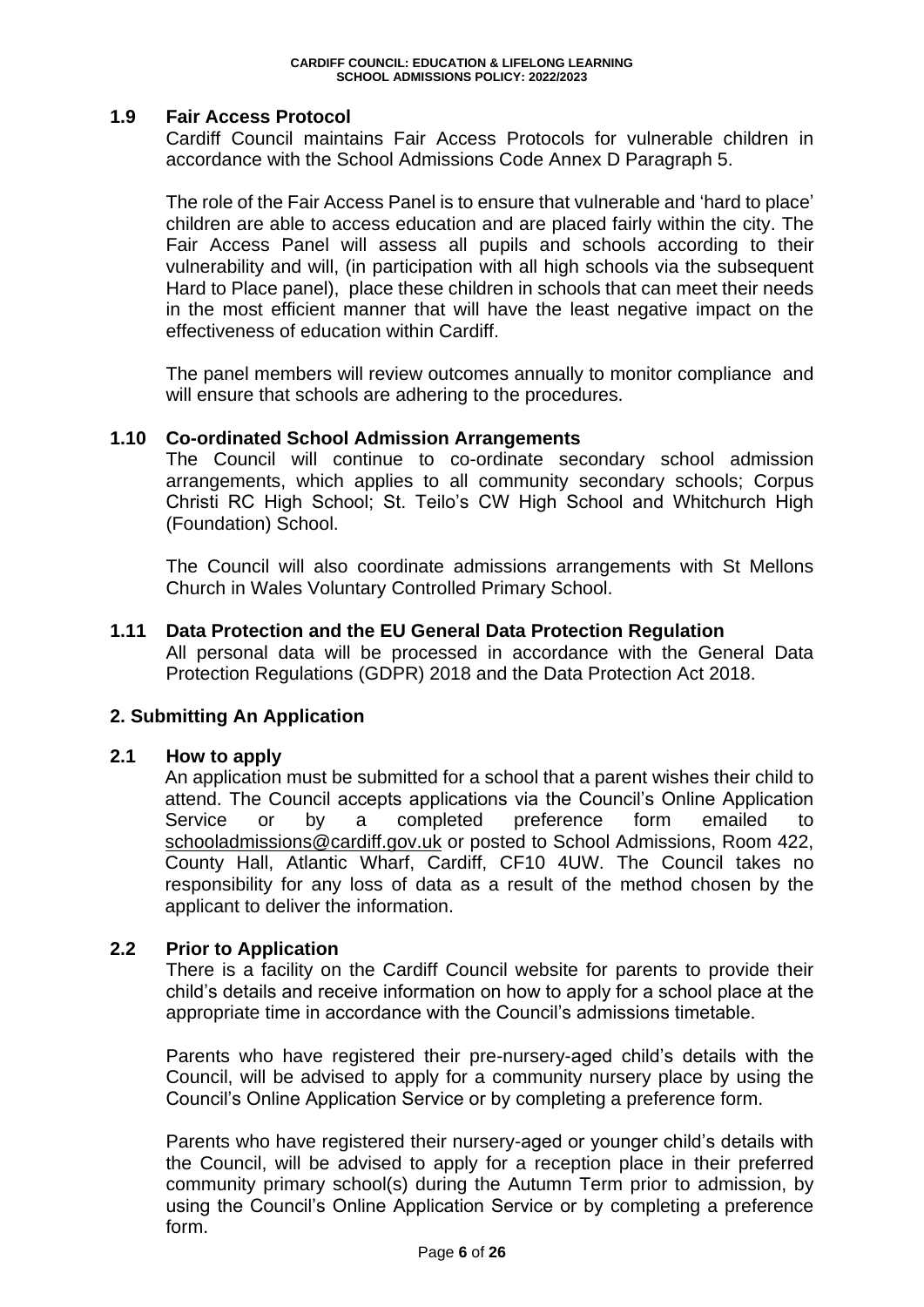In the Autumn Term prior to admission, parents of children in the Year 6 age group are invited to nominate their preferred secondary school(s) by using the Council's Online Application Service or by completing a preference form.

Any parent who has not pre-registered their child can still apply for a school place.

#### **2.3 The Applicant**

Only applications submitted by the 'parent' of the child (as defined by Section 576 of the Education Act 1996) will be considered by the Council. This includes any person who is not a parent of the child or young person but who has parental responsibility for them or who has care of them.

Separate legal guidance is available for parental disputes in respect of school admissions.

In advance of submitting an application, parents should discuss which school they wish their child to attend, and attempt to reach agreement, especially where more than one person has parental responsibility.

**2.4 On-time Applications (considered during the 'normal admissions round')** Admission to Nursery from the beginning of Term:

Parents who submit an application by the published closing date will be notified of the result of their application by the issue of an email or letter by the published notification date. See paragraphs 3.1.1, 3.1.2 and 3.1.3 for details on the published dates.

Admission to Reception from the beginning of the Academic Year:

Only applications received by the relevant published closing date of Monday, 10 January 2022 for receipt of preference forms will be considered in the initial round of allocation of places. Decisions will be issued by email or letter to notify applicants of the result of their application on Tuesday, 19 April 2022.

#### Transfer to Year 7 from the beginning of the Academic Year:

Only applications received by the relevant published closing date of Monday, 22 November 2021 for receipt of preference forms will be considered in the initial round of allocation of places. Decisions will be issued by email or letter to notify applicants of the result of their application on Tuesday, 1 March 2022.

#### **2.5 Late Applications (considered outside the 'normal admissions round')**

Following the first round of allocations, late applications will be considered in accordance with the Council's published admissions criteria.

After the initial round closing dates, the next are:

- Admission to Nursery Education last day of each month
- Admission to Primary Education (Reception from September) 9 May 2022
- Transfer to Secondary Education (Year 7 from September) 15 March 2022

The dates for subsequent rounds will be the last day of each month.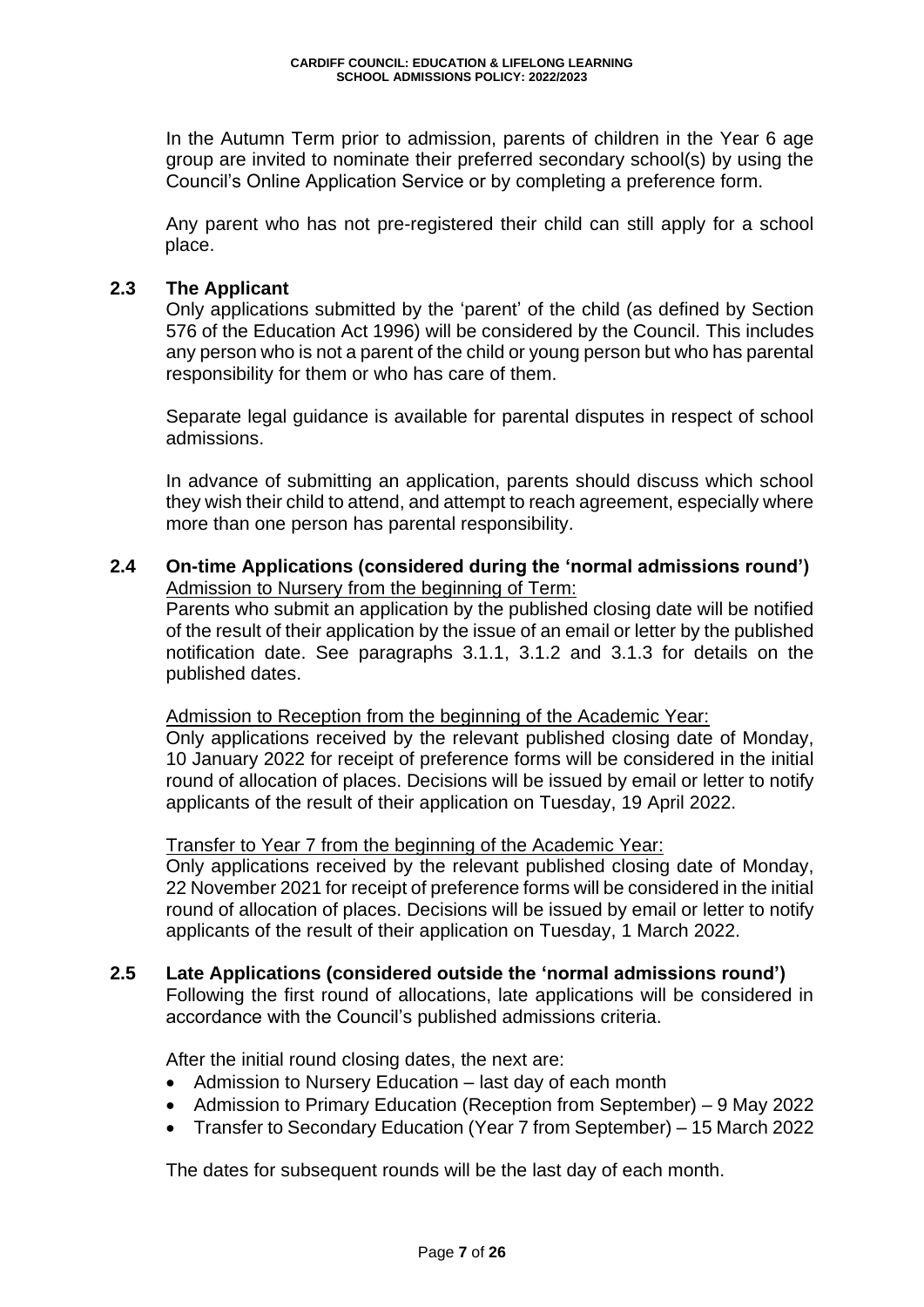Refused applications from the first round of allocations and any subsequent late applications will be considered together for any subsequent available places that may arise.

#### **2.6 Information the Council does not consider when allocating places** For the purposes of admission to a Community Nursery:

- The particular primary school the child is likely to attend;
- The length of time the nursery has been aware of the parental intention to apply for a place at the nursery;
- An invitation to or attendance by a child at a taster day.

### For the purposes of admission to a Community Primary School or Voluntary Controlled School:

- The particular secondary school the child is likely to attend:
- The length of time the school has been aware of the parental intention to apply for a place at the school;
- Attendance at a Nursery Class which is at the same school a separate application must be made for transfer from the nursery to the primary school;
- An invitation to or attendance by a child at a taster/transition day.

For the purposes of admission to a Community Secondary School:

- The particular sixth form the child is likely to attend;
- The length of time the school has been aware of the parental intention to apply for a place at the school;
- An invitation to or attendance by a child at a taster/transition day.

### **2.7 Applications for Reception to Year 11**

Parents can express a preference for more than one school. The parent's highest available preference will be offered. Lower preferences are only offered if a parents' higher preference(s) are unavailable.

#### **3. Admissions To Community Nursery Schools And Nursery Classes**

Cardiff Council is the admissions authority for all maintained community nursery schools and nursery classes in community schools and voluntary controlled schools in the City and County of Cardiff. Cardiff Council is not the admissions authority for nursery classes in voluntary aided schools in Cardiff.

Children are entitled to a part-time nursery place from the start of the term following their third (3rd) birthday. Regulation 4 of the Wales Education Regulations (Nursery Education and Early Years Development and Childcare Plans) states that:

- Children born between April 1st and the end of the Summer term can take up a school place at the start of the Autumn term
- Children born between September 1st and the end of the Autumn term can take up a school place at the start of the Winter term
- Children born between January 1st and the end of the Spring term can take up a school place at the start of the Summer term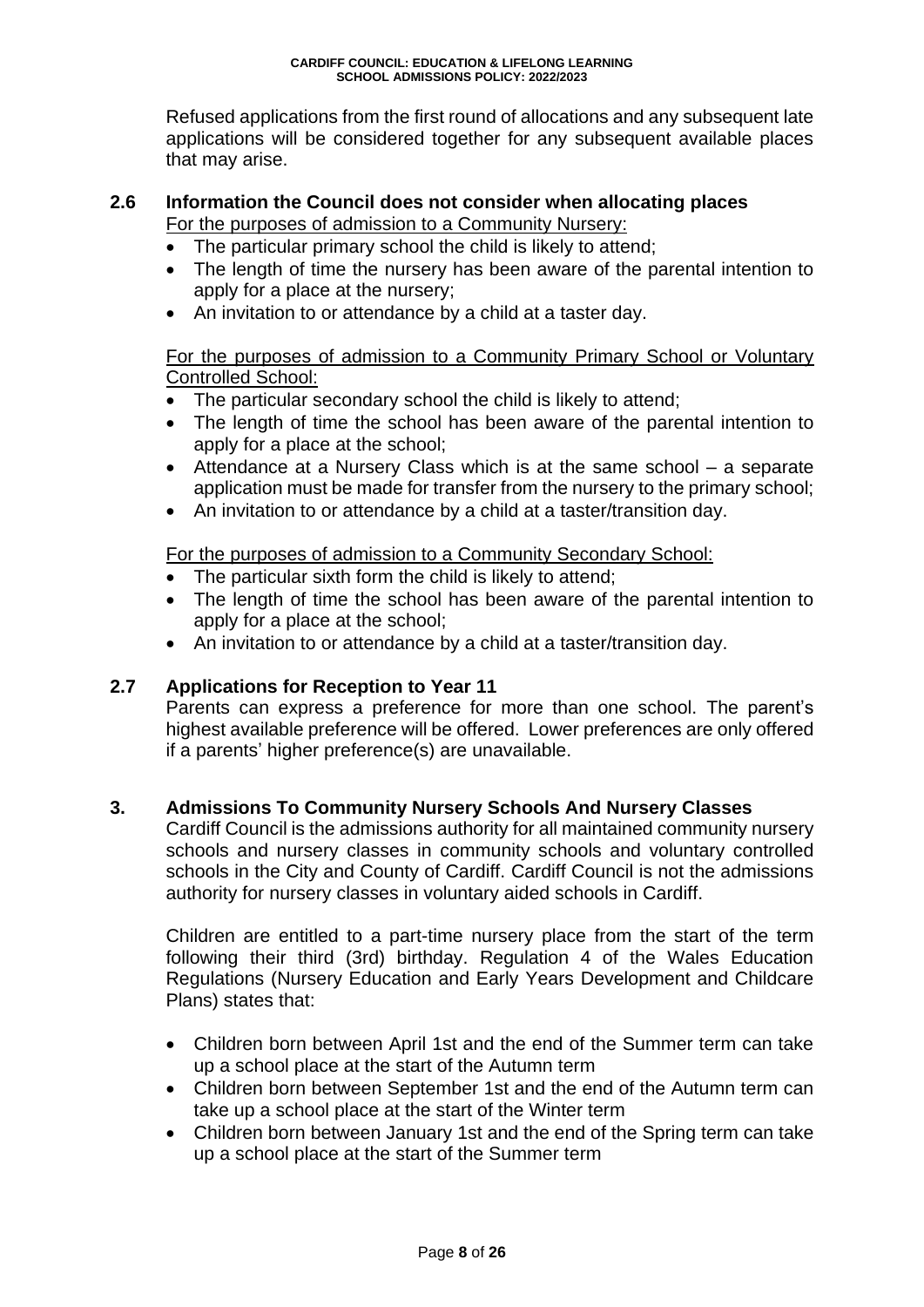Though nursery education is non-statutory provision, children must attend for five half days if the offer of a community or voluntary controlled nursery place has been accepted.

Children can be admitted or transferred to a community or voluntary controlled nursery throughout the academic year subject to availability.

Where a community or voluntary controlled nursery school is undersubscribed, all applicants can be offered a nursery place.

#### **3.1 Oversubscription Criteria**

Where a community or voluntary controlled nursery is oversubscribed, applications received by the published closing date will be considered in accordance with the oversubscription criteria set by the Council in order of priority [1.(a) being the highest] up to the approved capacity:

- **1.** For applications received by the published closing date of Monday 21 February 2022 for children born between 1 September 2018 and 31 August 2019 (inclusive):
	- (a) Children who are looked after by a Local Authority in England or Wales **or**  children who were previously looked after by a Local Authority in England or Wales. \*
	- (b) Children subject to an Individual Development Plan (IDP) in which a specific school is named \*
	- (c) Children who have a sibling (in any age group between Reception to Year 6 inclusive) who will be on register at the school at which the nursery class is at the same school when they are admitted. **\***
	- (d) Children in respect of whom the Council judges there are compelling medical grounds or compelling social grounds for their admission to a particular nursery school/class. **\***
	- (e) Children living nearest the nursery school/class, as measured by the shortest safe available route.

\*Where the number of preferences exceed the number of places available, see paragraph '7.9 Proximity'.

- **2.** For applications received by the published closing date of Monday 4 July 2021 for children born between 1 September 2019 and 31 December 2019 (inclusive), criteria (a) to (e) [as above] are applied.
- **3.** For applications received by the published closing date of Monday 4 July 2021 for children born between 1 January 2020 and 31 March 2020 (inclusive), criteria (a) to (e) [as above] are applied.
- **4.** Where a community primary school is oversubscribed, and one (or more) of multiple birth siblings would be allocated a place but one (or more) of the multiple birth siblings would not be offered a place as the Published Admission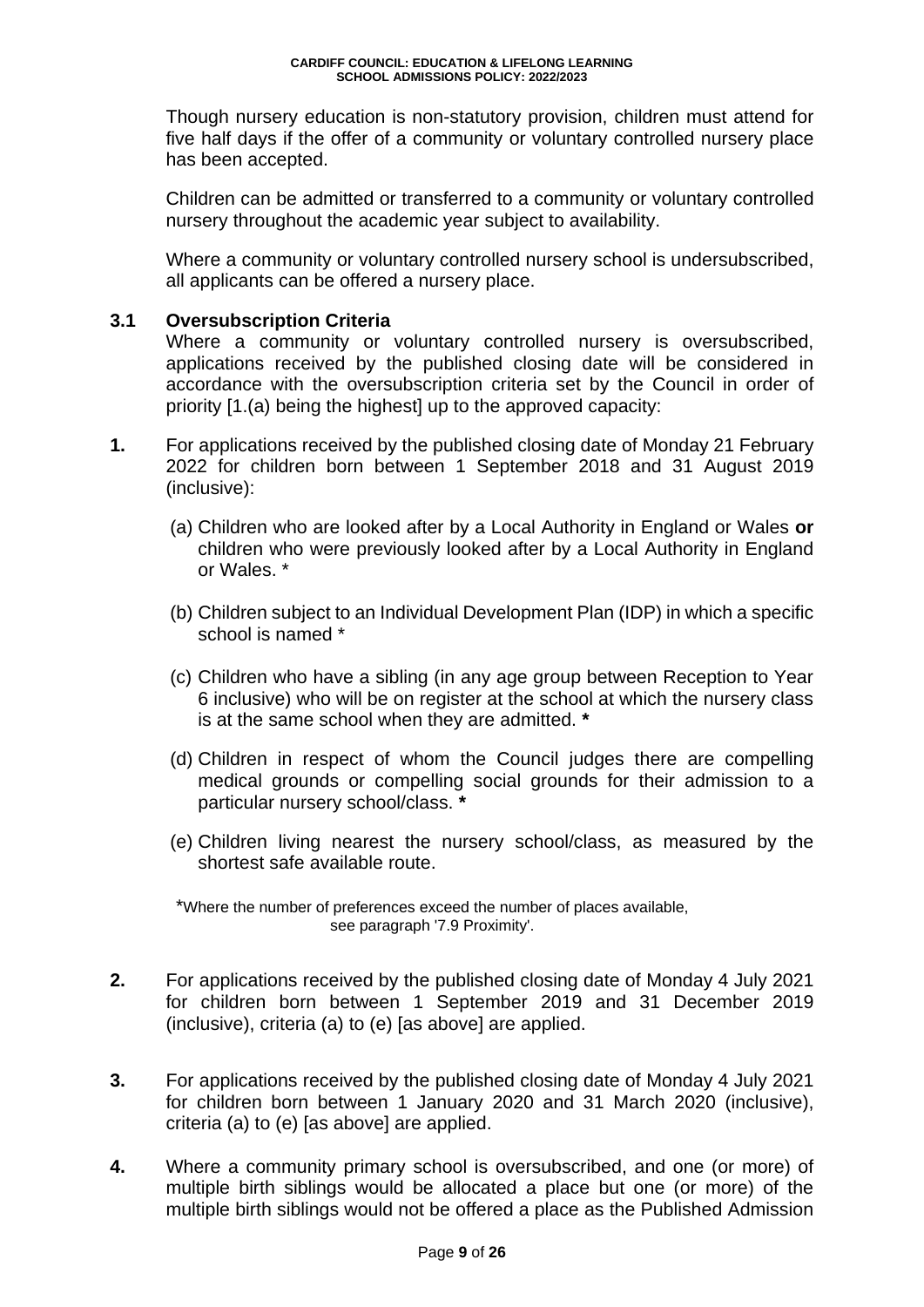Number has been met, the Council will admit the remaining multiple birth sibling(s).

### **3.2 Late applications**

The Council will consider late applicants with unsuccessful 'on-time' applicants where vacancies arise in an oversubscribed community or voluntary controlled nursery and apply the oversubscription criteria set by the Council (as above).

### **3.3 No Right to Statutory Appeal**

As nursery education is non-statutory provision, parents have no statutory right of appeal under the School Standards and Framework Act 1998 if unsuccessful in gaining a nursery place.

**Attendance at a nursery class does not automatically entitle a child to a reception class place in the same school. A new application must be made for a reception class place.**

# **3.4 Early Years Funding (EYF)**

Where nursery education places are not available in local community or voluntary controlled nursery schools or nursery classes within two (2) miles of a child's home address, parents may apply for nursery education place funding (also referred to as 'EYF') with a recognised childcare provider designated by the Council. The two (2) mile radius is measured by the Council as the shortest safe available route.

The Council will only approve applications for EYF with a recognised childcare provider designated by the Cardiff Council. If a place is offered in a community or voluntary controlled nursery school and a parent refuses the offer, the Council will not approve applications for EYF. The Council will only approve funding if there are no places available within two (2) miles of the child's home and the application was submitted on time (see below for deadlines).

#### **When to apply:**

- EYF applications should be submitted in the term prior to your child starting nursery education
- If your child starts in nursery education with a recognised childcare provider at a later date, applications should be submitted in the term when the admission takes place

#### **Eligibility Requirements:**

Your child is eligible,

- If they are resident within Cardiff **and**,
- Residency can be proven, **and**,
- You have proof of parental responsibility **and**,
- There is no place available in a local community or voluntary controlled nursery school or nursery class within two (2) miles of your home **or**,
- There are compelling medical or compelling social grounds which prevent the child from attending the community or voluntary controlled nursery provision available

**Making an application:** To make an application,

• Parents need to complete an Early Years Funding Application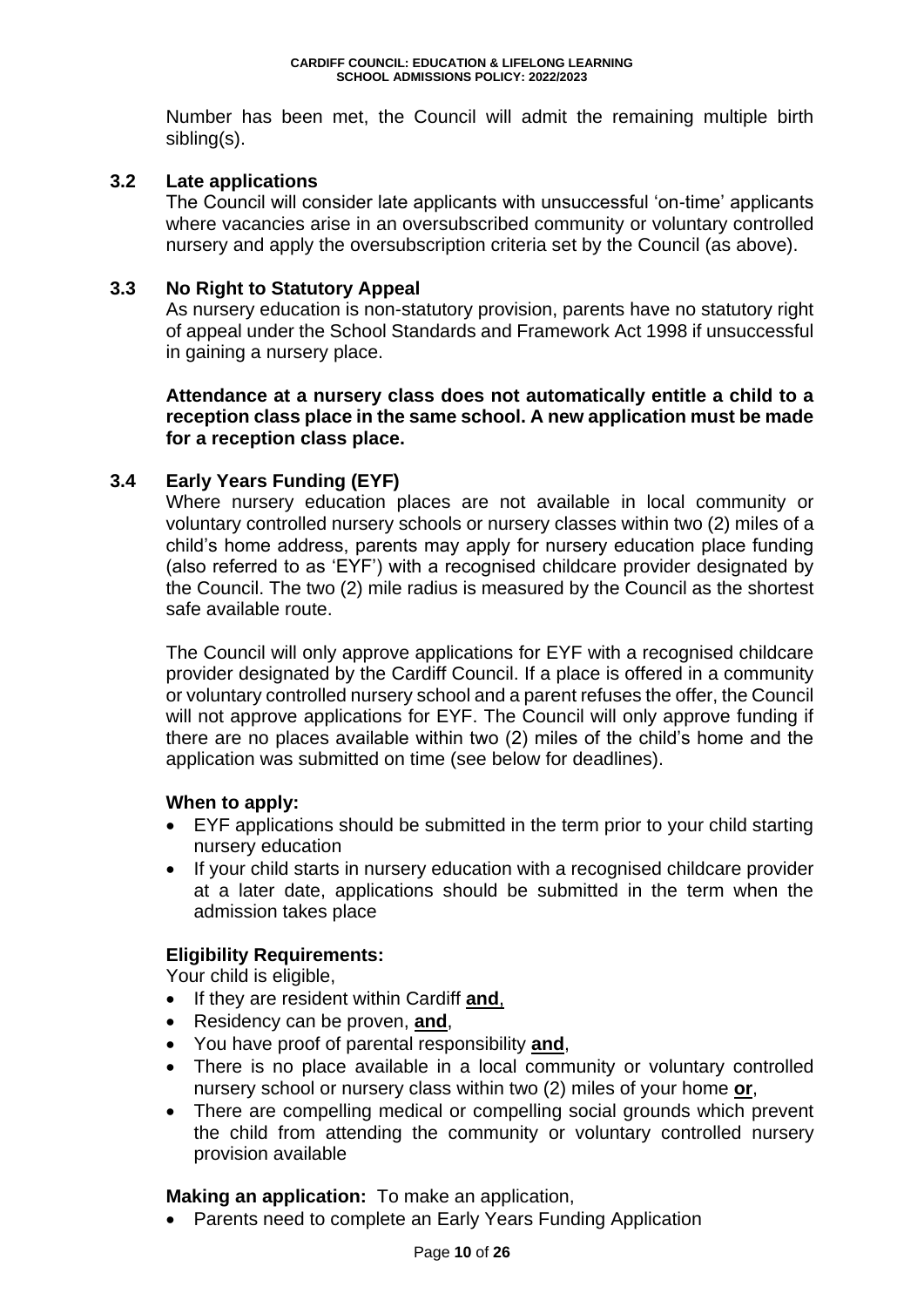- Parents need to confirm proof of residency, as indicated through Cardiff Council Tax/other Council records
- Parents need to provide proof of parental responsibility, through providing a birth certificate, court order or passport that lists both the child and the parent.

#### **Applying on compelling medical/social grounds:**

- Parents need to provide documentary evidence from a professional. This may include but is not limited to:
	- o Written recommendation from a social worker
	- o Written recommendation from a medical consultant
- Written recommendations must be dated no more than three (3) months prior to the application submission
- Written recommendations must give detailed reasons explaining why the child cannot attend any of the available community or voluntary controlled nurseries.

# **30 Hour Childcare Offer**

If eligible, parents may also be entitled to 30 hours of funded childcare through the 'Childcare Offer'. During term time the 30 hours will consist of a combination of the existing Foundation Phase Nursery (FPN) provision available to all 3 and 4 year olds, (usually 12.5 hours per week) and the additional funded childcare (up to 17.5 hours per week). For 9 weeks of the year, outside of term time, parents will be able to access the full 30 hours of childcare funded through the Childcare Offer.

If a child does not access their FPN provision then they will still be entitled to the childcare element of the Offer during school term time (39 weeks of the year) and to 30 hours of government- funded childcare for the remaining 9 weeks.

Eligible children will be able to access the Offer from the beginning of the term following their third birthday, until the September following their fourth birthday when they will be offered a full time education place".

#### **4. Admissions To Community Primary Schools And Voluntary Controlled Primary Schools**

Cardiff Council is the admissions authority for all maintained community primary schools and the voluntary controlled primary school in the City and County of Cardiff. Cardiff Council is not the admissions authority for voluntary aided primary schools in Cardiff.

Children are admitted into Reception (also referred to as 'Year 0') in the September following their fourth  $(4<sup>th</sup>)$  birthday during the normal admissions round.

Children can be admitted or transferred to a community or voluntary controlled primary school outside the normal admissions round subject to availability (with exception to twice excluded pupils [refer to  $3.58 - 3.60$  of the Welsh Government's School Admissions Code document no. 005/2013]).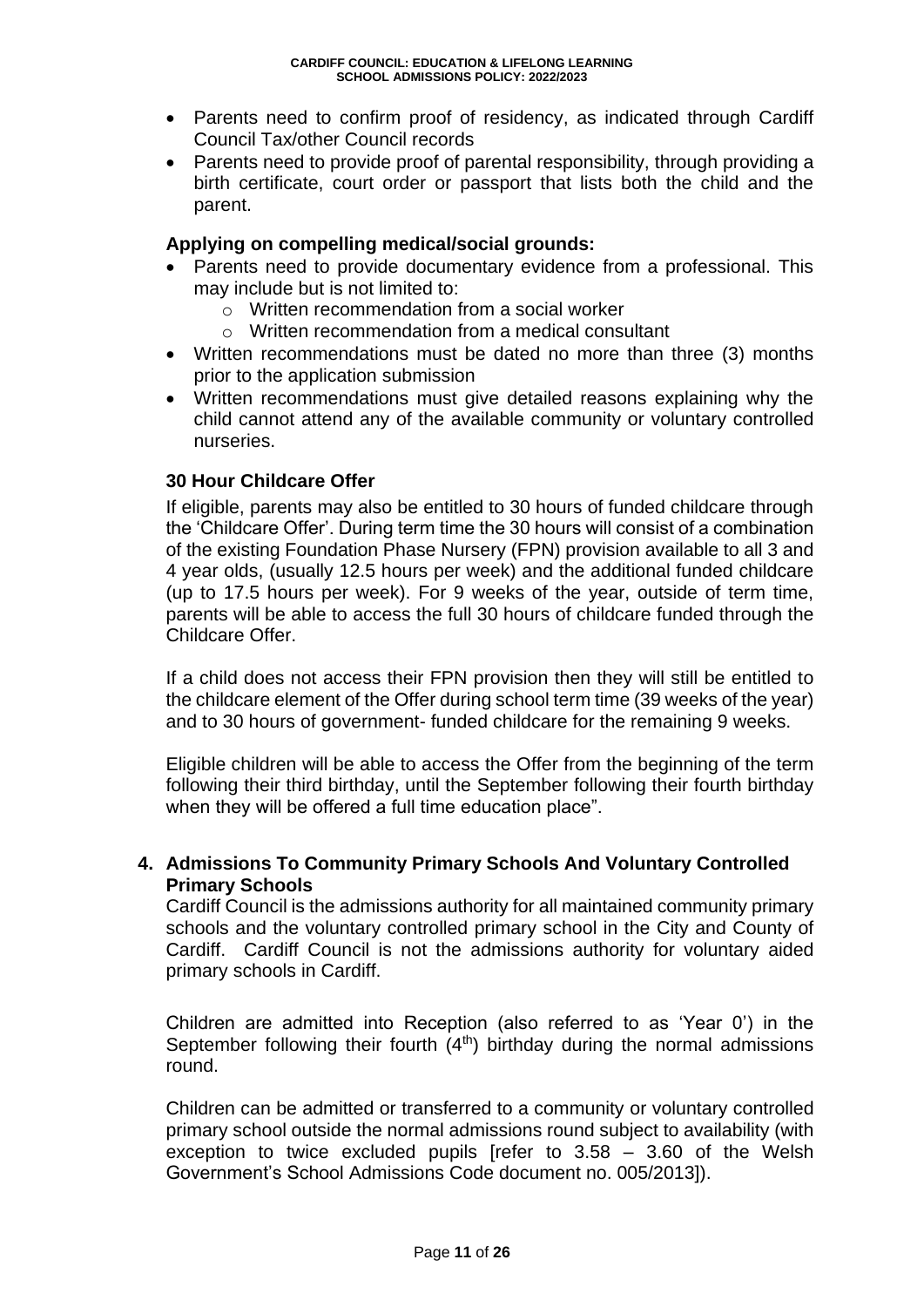Where a community or voluntary controlled primary school is undersubscribed, all applicants (with exception to twice excluded pupils [refer to 3.58 – 3.60 of the Welsh Government's School Admissions Code document no. 005/2013]) can be offered a school place. Cardiff Council also maintains Fair Access Protocols for the placement of vulnerable children who are transferring outside of the normal admissions round. These protocols seek to ensure that vulnerable and hard to place children are able to access education and are placed fairly within the city.

### **4.1 Community Primary Schools Oversubscription Criteria**

Where a community primary school is oversubscribed, preferences received by the published closing date will be considered in accordance with the oversubscription criteria set by the Council in order of priority [1. being the highest] up to the approved capacity and will not normally exceed the school's Published Admission Number or breach the limitations imposed by statutory maximum class size (30) where this applies:

- 1. Children who are looked after by a Local Authority in England or Wales **or** children who were previously looked after by a Local Authority in England or Wales. \*
- 2. Children subject to an Individual Development Plan (IDP), in which a specific school is named. **\***
- 3. Pupils who are resident within the defined catchment area of the school **and** in respect of whom the Council judges there are compelling medical grounds or compelling social grounds for their admission to a particular school.
- 4. Pupils who are resident within the defined catchment area of the school **and** have a sibling enrolled in Reception or Years 1 to 6 who will be on register at the school when they are admitted.
- 5. Children who have a brother or sister attending the school, admitted before catchment area change
	- a) Where an older sibling was admitted to and continues to attend a school that was previously the catchment area school for the home address of the family at the time of the older sibling's admission, if the parent applies, the Council will give priority to younger siblings to the former catchment school.
	- b) Where an older sibling was admitted to and continues to attend a community school, and a catchment area was not established at the time of the older sibling's admission, if the parent applies, the Council will give priority to younger siblings to this school.
- 6. Pupils who are resident within the defined catchment area of the school.

\*Where the number of preferences exceed the number of places available, see paragraph '7.9 Proximity'.

7. Pupils in respect of whom the Council judges there are compelling medical grounds or compelling social grounds for their admission to a particular school.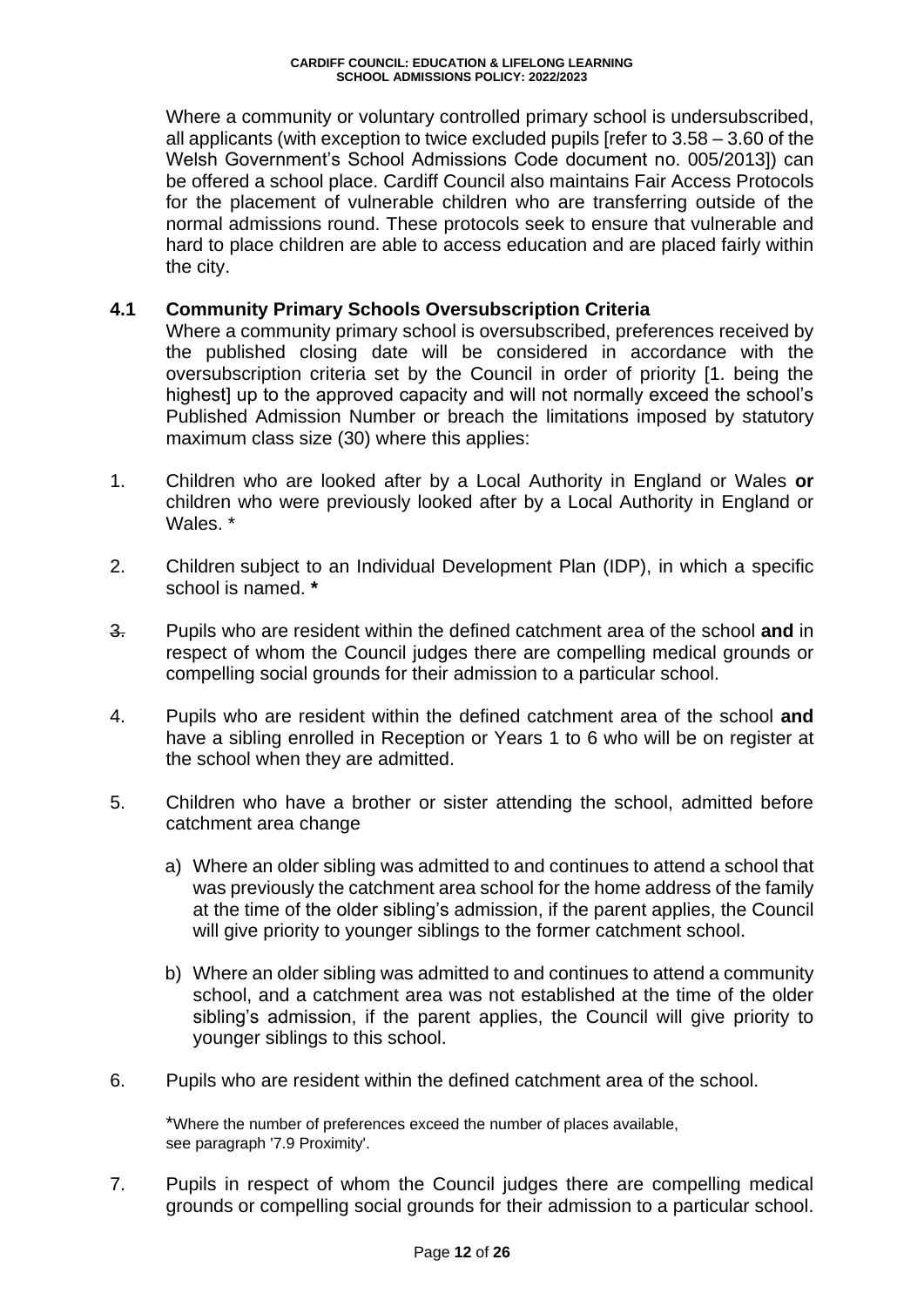- 8. Pupils who have a sibling enrolled in Reception or Years 1 to 6 who will be on register at the school when they are admitted.
- 9. In determining applications for admission in respect of other pupils the Council gives priority to children living nearest the school as measured by the shortest safe available route.
- 10. Where a community primary school is oversubscribed, and one (or more) of multiple birth siblings would be allocated a place but one (or more) of the multiple birth siblings would not be offered a place as the Published Admission Number has been met, the Council will admit the remaining multiple birth sibling(s).

# **4.2 Late applications**

The Council will consider late applicants with unsuccessful 'on-time' applicants where vacancies arise in an oversubscribed community or voluntary controlled primary school and apply the oversubscription criteria set by the Council (as above).

#### **4.3 Statutory Appeals**

If a child has been refused admission to a community or voluntary controlled primary school, an appeal may be submitted to the Independent Statutory School Admission Appeal Panel.

#### **4.4 Deferred Entry**

A child is not required to start primary school until the beginning of the term following their fifth (5<sup>th</sup>) birthday however, their start cannot be deferred beyond the beginning of the term after their fifth  $(5<sup>th</sup>)$  birthday. The deferred place is held for the child and not made available to another. It is recommended that any consideration to defer is discussed with the Headteacher of the allocated primary school.

#### **4.5 St Mellons Church in Wales Voluntary Controlled Primary School**

Applications for admission should be submitted to the Council.

In the event of oversubscription at the closing date for receipt of applications, the Council will considered all applications in accordance with the oversubscription criteria set by the Council. The Council will also considered all applications in accordance with the school's oversubscription criteria.

Where the school is oversubscribed, preferences received by the published closing date will be considered and 30 places allocated.

15 places will be allocated in accordance with the oversubscription criteria set by the Council in section 4.1.

15 places will be allocated in accordance with the oversubscription criteria set by the school.

**Attendance at a nursery class does not automatically entitle a child to a reception class place in the same school. A new application must be made for a reception class place.**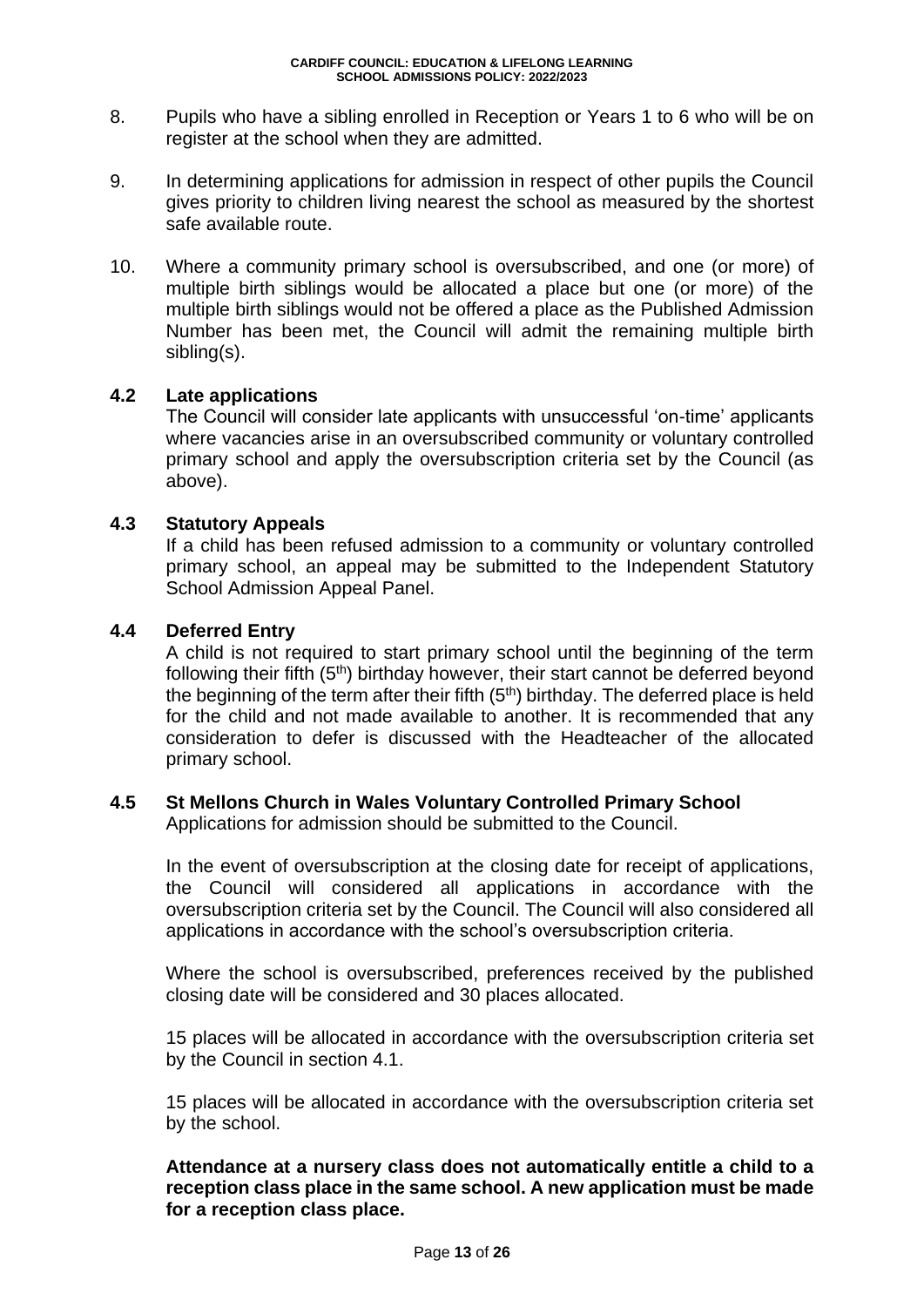### 5. **Admissions To Community Secondary Schools**

Cardiff Council is the admissions authority for all maintained community secondary schools in the City and County of Cardiff. Cardiff Council is not the admissions authority for foundation or voluntary aided secondary schools in Cardiff.

Children transfer into Year 7 in the September following their eleventh  $(11<sup>th</sup>)$ birthday during the normal admissions round.

Children can be admitted or transferred to a community secondary school outside the normal admissions round subject to availability (with exception to twice excluded pupils [refer to 3.58 – 3.60 of the Welsh Government's School Admissions Code document no. 005/2013]).

Where a community secondary school is undersubscribed, all applicants (with exception to twice excluded pupils [refer to 3.48 – 3.60 of the Welsh Government's School Admissions Code document no. 005/2013]) can be offered a school place. Cardiff Council also maintains Fair Access Protocols for the placement of vulnerable children who are transferring outside of the normal admissions round. These protocols seek to ensure that vulnerable and hard to place children are able to access education and are placed fairly within the city.

#### **5.1 Oversubscription Criteria**

Where a community secondary school is oversubscribed, preferences received by the published closing date will be considered in accordance with the oversubscription criteria set by the Council in order of priority [1. being the highest] up to the approved capacity and will not normally exceed the school's Published Admission Number:

- 1. Children who are looked after by a Local Authority in England or Wales **or** children who were previously looked after by a Local Authority in England or Wales. **\***
- 2. Children subject to an Individual Development Plan (IDP), in which a specific school is named.
- 3. Pupils who are resident within the defined catchment area of the school **and** in respect of whom the Council judges there are compelling medical grounds or compelling social grounds for their admission to a particular school. **\***
- 4. Pupils who are resident within the defined catchment area of the school **and** have a sibling enrolled in Years 7 to 11 who will be on register at the school when they are admitted. **\***
- 5. Pupils who are resident within the defined catchment area of the school. **\***
- 6. Pupils in respect of whom the Council judges there are compelling medical grounds or compelling social grounds for their admission to a particular school.**\***

\*Where the number of preferences exceed the number of places available, see paragraph '7.9 Proximity'.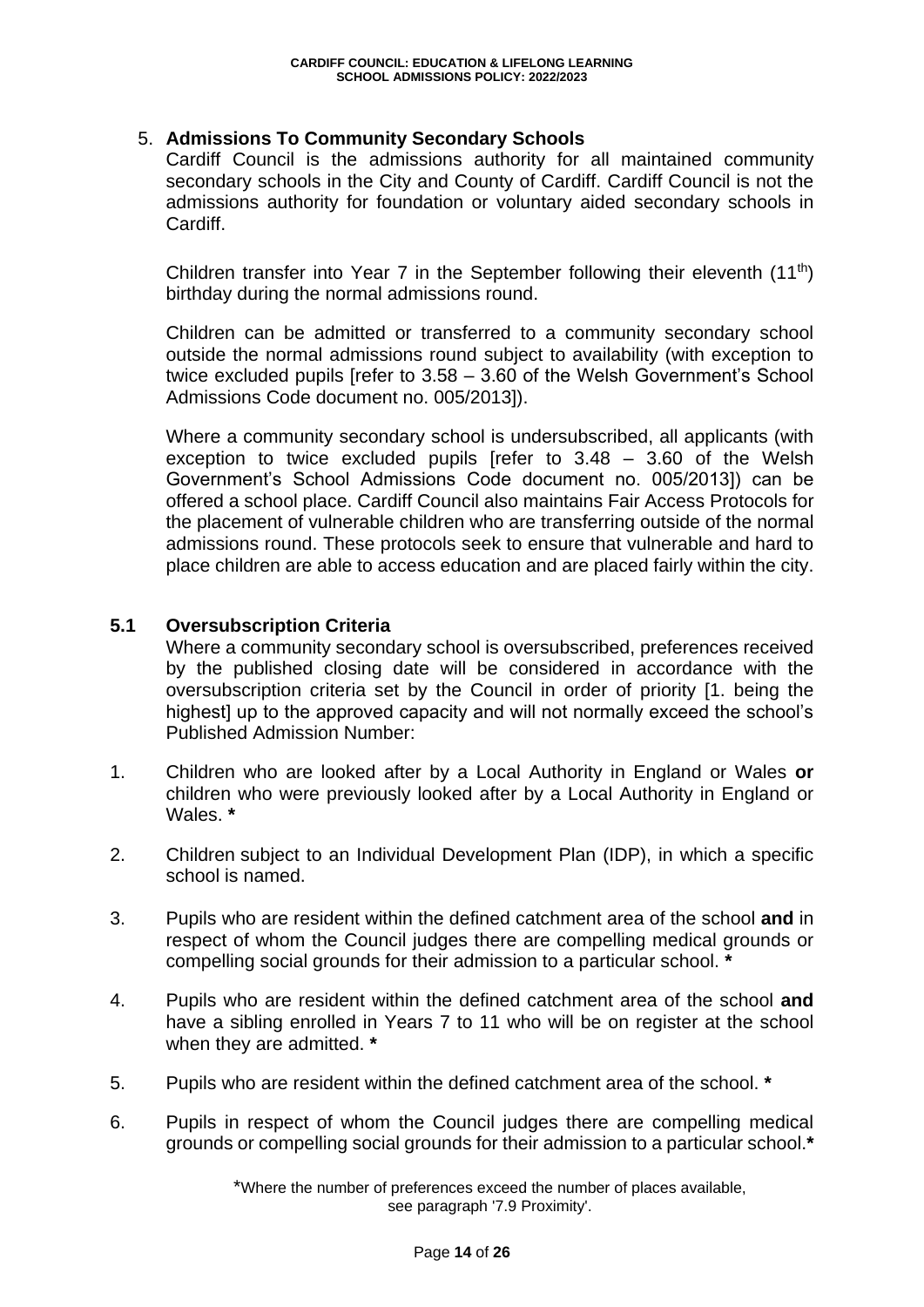- 7. Pupils who have a sibling enrolled in Years 7 to 11 who will be on register at the school when they are admitted. **\***
- 8. In determining applications for admission in respect of other pupils the Council gives priority to children living nearest the school as measured by the shortest safe available route.
- 9. Where a community secondary school is oversubscribed, and one (or more) of multiple birth siblings would be allocated a place but one (or more) of the multiple birth siblings would not be offered a place as the Published Admission Number has been met, the Council will admit the remaining multiple birth sibling(s).

#### **5.2 Late applications**

The Council will consider late applicants with unsuccessful 'on-time' applicants where vacancies arise in an oversubscribed community secondary school and apply the oversubscription criteria set by the Council (as above).

#### **5.3 Statutory Appeals**

If a child has been refused admission to a community secondary school, an appeal may be submitted to the Independent Statutory School Admission Appeal Panel.

**Attendance at a community or voluntary controlled primary school located in the catchment area of a community secondary school does not automatically entitle a child to a place at the school. A new application must be made for transfer from the primary school to the secondary school.**

#### **6. Admissions To Sixth Forms**

The Council has agreed to delegate to the Governing Body of Community Secondary Schools, the responsibility for the determination of admission arrangements for sixth forms. Applications for admission should be submitted to the school.

#### **7. Explanation Of Oversubscription Criteria**

#### **7.1 Child's Details - Address**

The child's home address must be used on the application, this is where the child lives for all or the majority of the school week. Please see 'Submission of documents relating to a Child's Home Address' (8.2). The Council may not accept an address given if there is no evidence that a parent for the child lives at the property.

In order to qualify as a 'child's home address,' for the purposes of admission, the child must be resident on the application submission date. If the child moves address after applying and before the date to which the child would start school, the parent must inform the Council in writing (e-mail or letter) stating the new address otherwise any school offer made will be withdrawn and a new application will be required.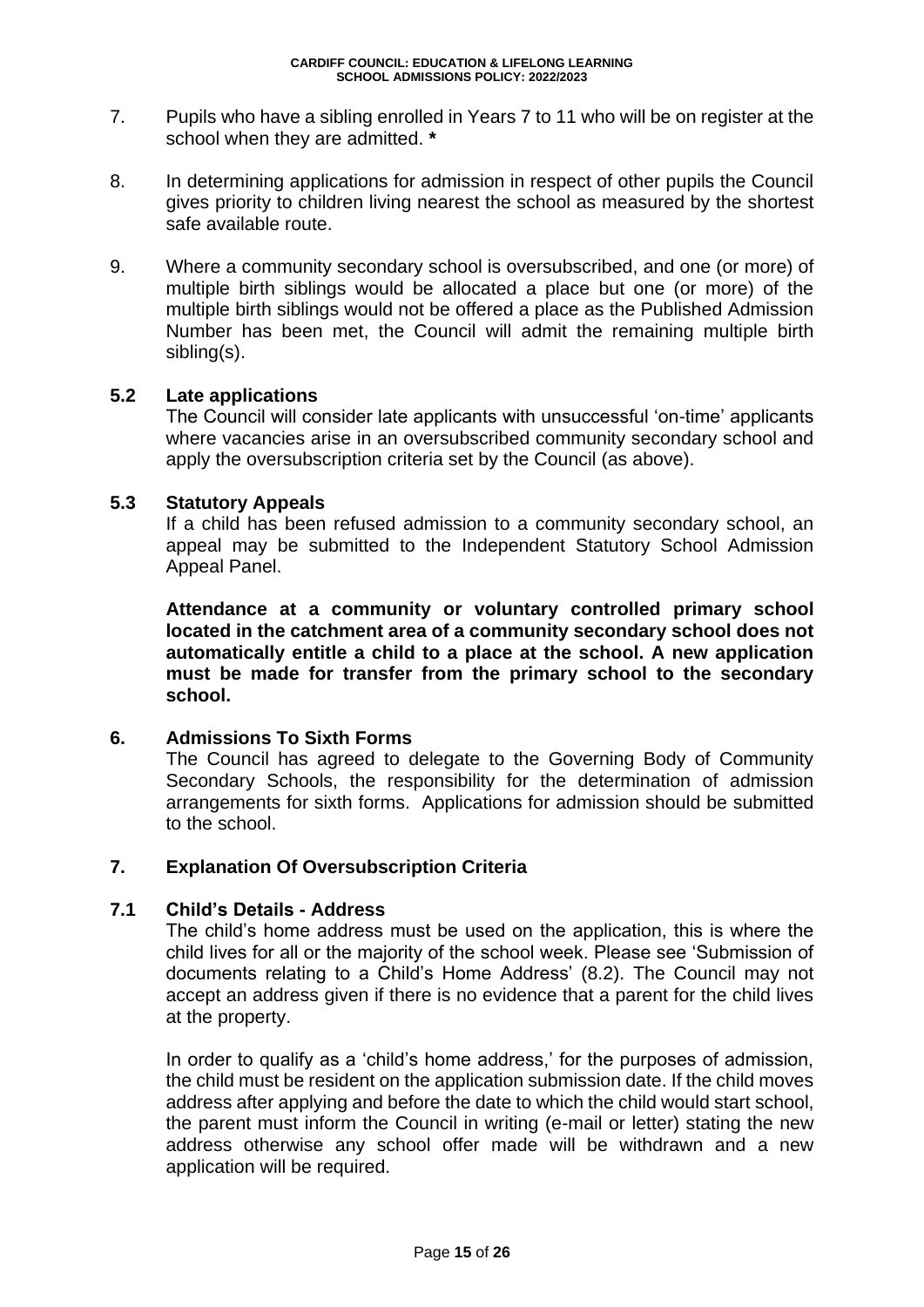# **7.2 Changes of Address**

If an applicant moves address at any point between submission of an application and the pupil attending an offered school, any offer based on the original address will be subject to re-assessment.

Preferences will be assessed on the basis of the home address outlined in the application and which is valid at the time of the closing date for applications. Any changes of address after the closing date cannot be considered until the next round of admissions.

Places allocated on the basis of an address which is valid on the closing date, but is no longer the home address, will be reassessed on the basis of their new address in the next application round. This change of address will mean that the application will be considered as a new application in the next round.

Offers of places will be reassessed and:

- If the new address meets higher oversubscription criteria (or the same oversubscription criteria but in closer proximity) than in the initial or previous application then the offer will not be withdrawn
- If the new address meets lower oversubscription criteria (or the same oversubscription criteria but in further proximity) than in the initial or previous application round then the offer will be reassessed and would be offered to the applicant in that application round who meets the highest oversubscription criteria.

A change of address would be considered by the Council in the application round immediately following the occupancy of a property, where evidence has been provided of this change of address and this evidence has been accepted and verified as sufficient by the Council.

#### **7.3 Looked After Children (LAC) / previously Looked After Children (pLAC)**

In the case of a child looked after by a Local Authority in England or Wales (as defined by Section 22 of the Children Act 1989 and Section 74 of the Social Services and Wellbeing [Wales] Act 2014), the relevant Local Authority (corporate parent) must apply and supporting evidence (a Care Order or Interim Care Order) must be provided with the application. Following consultation on the appropriateness of the named school in light of the child's background and needs, the Council has a **duty to admit** the child to the school and give highest priority in the oversubscription criteria.

In the case of a child previously looked after by a Local Authority in England or Wales (as defined by the Welsh Government School Admissions Code document no. 005/2013), supporting evidence (a letter from the relevant Local Authority [former corporate parent]) must be provided with the application. Following consultation on the appropriateness of the named school in light of the child's background and needs, the Council has a **duty to give highest priority** in the oversubscription criteria.

#### **7.4 Individual Development Plan (IDP)**

The local authority can decide to name a maintained school in the IDP for the purposes of securing admission of the child to a particular school.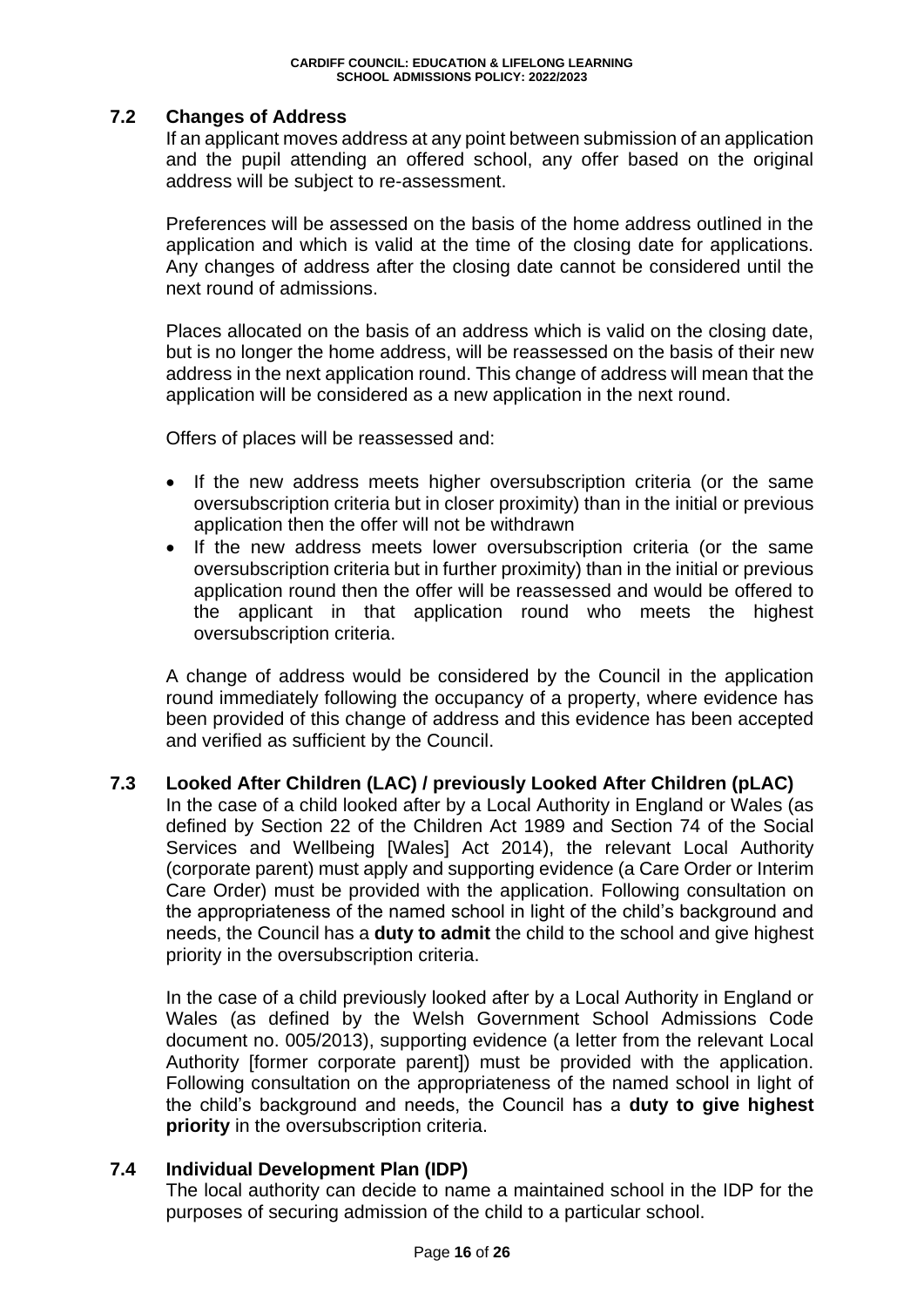The local authority will not name a school in an IDP, for the purposes of securing admission, unless the needs and circumstances of the child is such that they ought to attend that particular school.

The local authority will consider the following factors:

- o Whether specific characteristics of the school make it especially good at making the required ALP (additional learning provision) compared to other maintained schools the child could attend- for example, the school's physical characteristics;
- o Whether the school has members of staff with specialist expertise or training, or specialism in a low incidence need such as hearing or visual impairment (for example, if the school has a specialist resource base);
- $\circ$  It would be unreasonable for a more local school to provide the child's ALP (additional learning provision);
- o Any other factors the local authority considers to be relevant to the particular case.

#### **7.5 Residence within the defined catchment area of a school**

The defined catchment areas of community primary and secondary schools can be viewed on the Council's website (www.cardiff.gov.uk).

# **7.6 Compelling medical/compelling social grounds**

To qualify for compelling medical or compelling social grounds, a written recommendation from a medical consultant or a social worker dated no more than 6 (six) months prior to the application submission date, must give detailed reasons for the child's admission to a particular school.

#### **7.7 Siblings**

An application will be considered under the sibling criterion if the sibling, and the applicant at the time of enrolment, would be attending the same school at the same time.

The Council will only consider compulsory school-aged siblings (for nursery and primary school applications this refers to Reception to Year 6 and for secondary school applications this refers to Year 7 to Year 11):

- Clearly named on the application **and**
- Resident at the same address as the child subject to the application **and**
- Attending the preferred primary school (not nursery) **or**
- Attending the preferred secondary school (not sixth form).

Sibling, for the purposes of admission, is defined as: brother/sister; halfbrother/half-sister (children who share one common parent); step brother/step sister (where children are related by virtue of their parents being married, cohabiting or in a civil partnership); adopted or fostered child.

#### **7.8 Multiple Birth Siblings**

Separate applications are required for each child. Each application will be considered on the basis of the oversubscription criteria met by the individual child.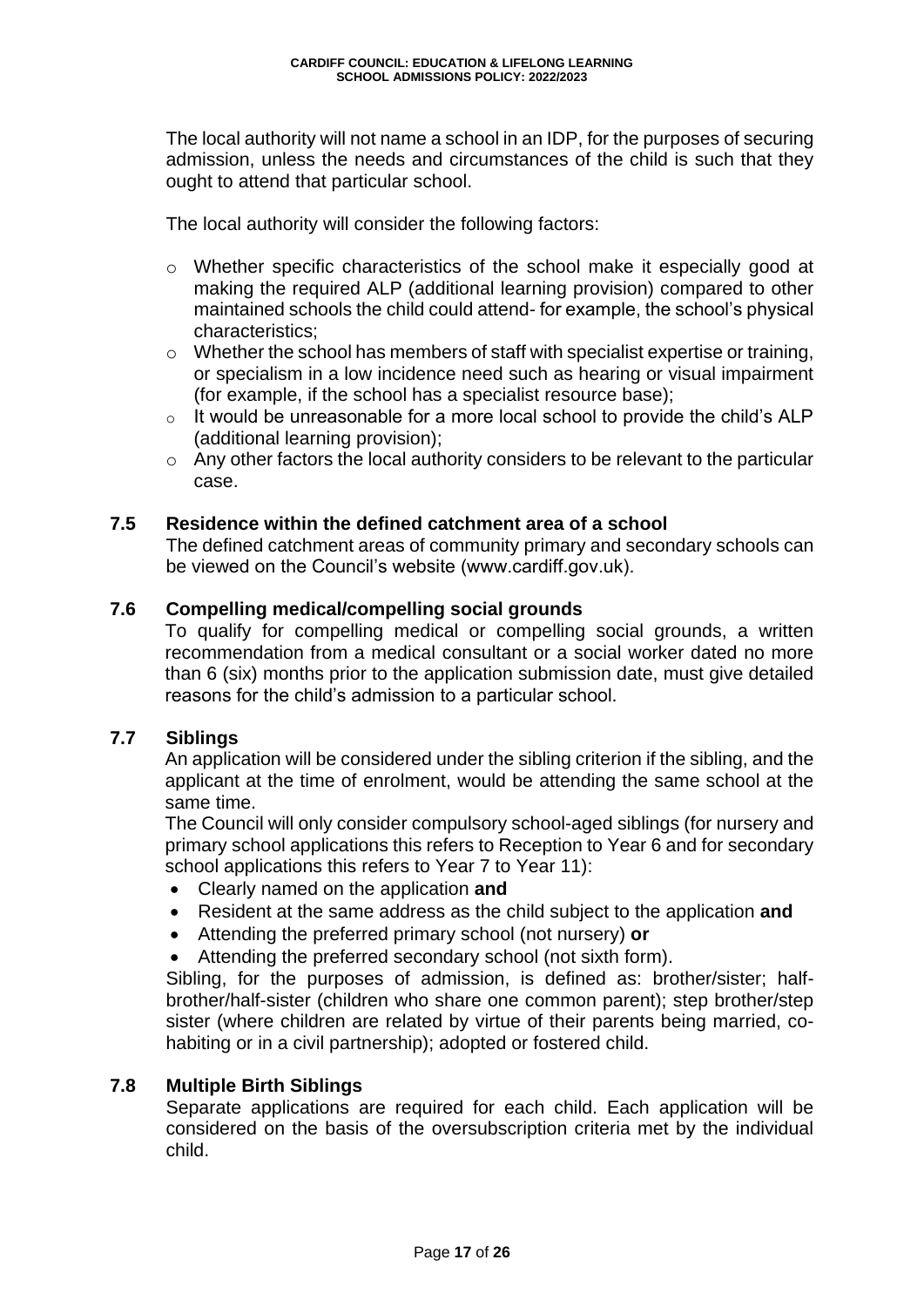# **7.9 Proximity**

**\*** This criterion is the last to be applied in all oversubscription criteria. Where the number of preferences exceed the number of places available in any higher criterion, proximity is used as a tie breaker to determine which pupils are admitted.

The Council has developed a Geographical Information System (GIS), referred to as an 'Integrated Transport Network' (ITN), configured in compliance with the Learner Travel (Wales) Measure 2008 and the Learner Travel Statutory Provision and Operational Guidance 2014 route determination criteria. The shortest safe available route (as defined by the Welsh Government's 'Learner Travel Statutory Provision and Operational Guidance June 2014') is calculated (to 4 decimal places) from the co-ordinates of an applicant's home address (determined using the Local Land and Property Gazetteer [LLPG] address point data), to the nearest open school gate using Ordnance Survey (OS) route data.

- a) Where there is no safe route available, the nearest point on the ITN to the applicant's home address will be used to calculate the shortest driving route to the nearest open school gate.
- b) Tie-breaker: Where flats use the same LLPG address point co-ordinates, the route assessment is determined from the front entrance to each flat.

For applications for pupils residing within mainland UK but outside of the area covered by the integrated transport network (ITN), residence to school distances are calculated as the shortest driving distance as evaluated using google maps.

Where applicants reside outside of mainland Britain, route distances are determined as the shortest route as determined using google maps utilising available transport types.

#### **8. Documentary Evidence That May Be Required From Applicants**

The Council may ask applicants to provide **clear** and **legible** documentation (email: **[schooladmissions@cardiff.gov.uk](mailto:schooladmissions@cardiff.gov.uk)**) to prove their claim to qualify for one or more admission criteria. Where satisfactory documentary evidence is not received, a place at an oversubscribed school will not be offered based on the claimed admission grounds.

Subject to applicant's consent upon submission of the application, the evidence provided may be checked with other government agencies including (if appropriate) the child's current school.

#### **8.1 Submission of documents relating to a child of UK Service Personnel or other Crown Servants**

Children of UK service personnel (UK Armed Forces) or other Crown Servants will be treated as resident at a future address if their application is accompanied by an official Ministry of Defence (MOD) or Foreign and Commonwealth Office (FCO) letter declaring a definite address occupation date and confirmation of the new home or unit postal address.

Applications for children of former UK service personnel or other former Crown Servants will be treated as all other applications.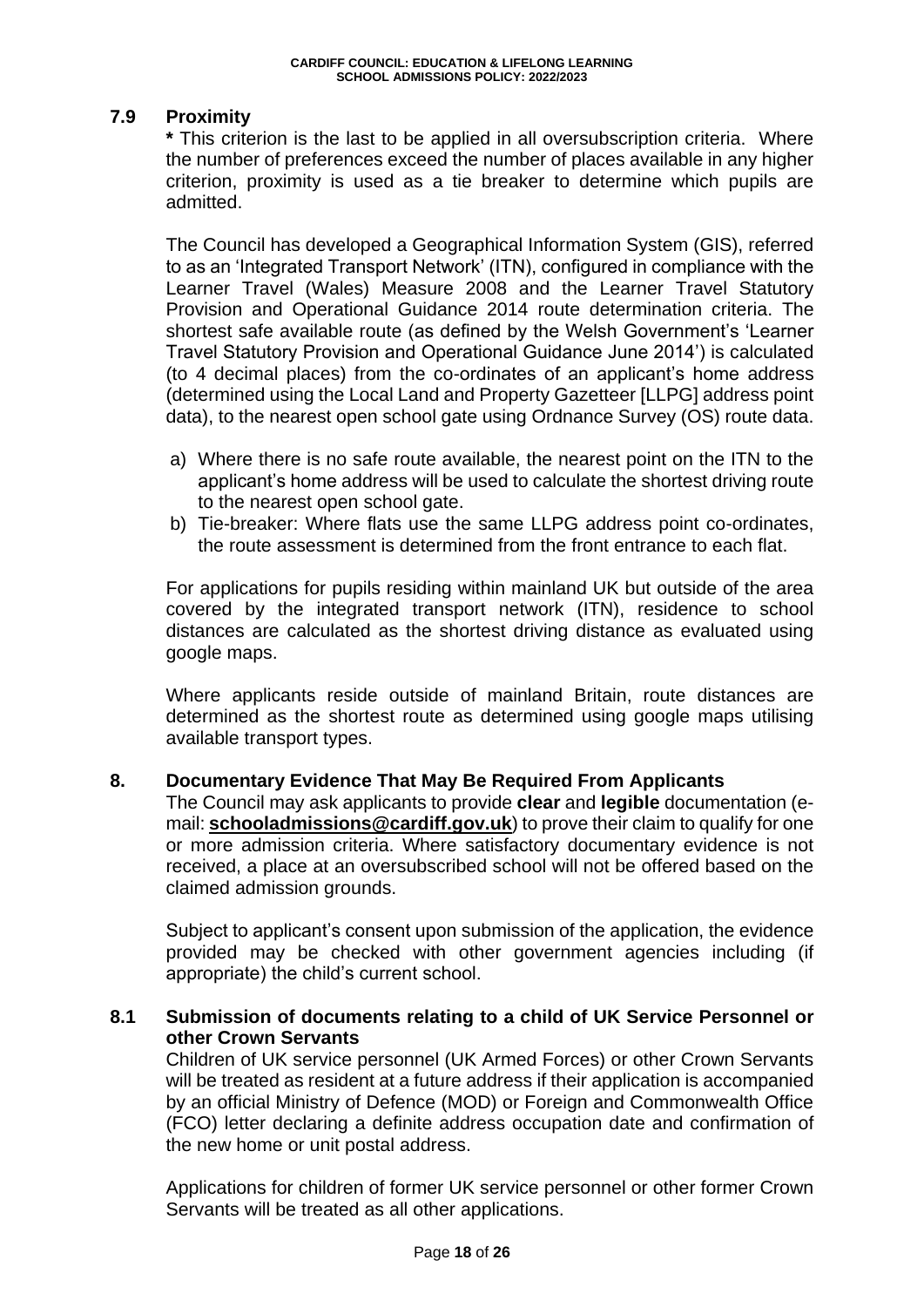Where applications outside of the normal for Children of UK service personnel or other Crown Servants are unsuccessful, parents may appeal against this decision and any appeal hearing convened would be heard as a normal prejudice appeal.

#### **8.2 Submission of documents relating to a Child's Home Address**

Where an application is made for a place at a school or in a year group that is expected to be fully subscribed, and subject to the applicant's consent upon submission of the application, the Council will undertake checks of records held by Council Tax, Electoral Register, the child's school (if appropriate) and external organisations including credit reference agencies.

Where there is any concern regarding the consistency of information held, further evidence may be required.

To prove residency at a claimed 'Child's Home Address,' the following documentation may be requested.

# **Proof of Residency at Current Address**

#### **Tenancy Agreement:**

 Tenancy Start Date must be on or before the application submission date **and** Tenancy End Date must be on or after the date to which the child would start school.

#### **Mortgage Statement:**

Date of statement must be no more than 6 (six) months prior to the application submission date.

#### **Council Tax Correspondence (bill/letter/statement):**

 Referring to payments made in the current financial year for the property claimed as the child's home address.

#### **Utility Supplier Correspondence (electricity/gas/water bill /letter / statement):**

- Referring to payments made in the current financial year for the property claimed as the child's home address;
- Electricity and Gas (or Dual Fuel) bills must be dated no more than 6 (six) months prior to the application submission date.

#### **Child Benefit Correspondence:**

• Date of correspondence must be no more than 6 (six) months prior to the application submission date.

#### **Proof of Residency at New Address**

If a child will be moving to a new address after the application submission date and before the date to which the child would start school: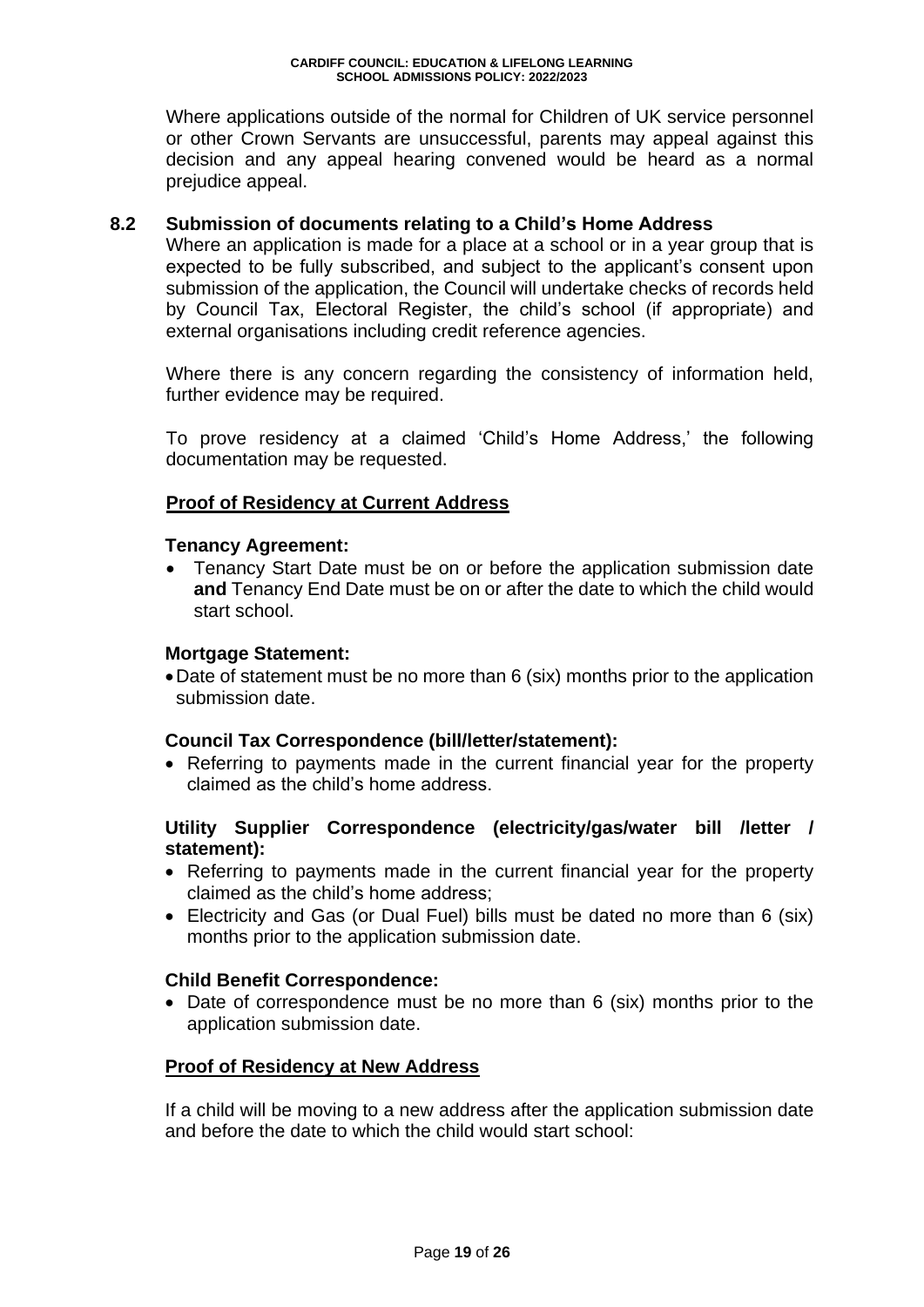### **Leased Property:**

 A new tenancy agreement will be required which must state an end date on or after the date to which the child would start school;

# **Owned Property:**

 An exchange of contracts document will be required which must be dated no more than 6 (six) months prior to the application submission date.

If the Council is not satisfied with the evidence provided, the claimed 'child's home address' will not be accepted for the purposes of the admission request.

### **8.3 Submission of documents relating to Compelling Medical Grounds or Compelling Social Grounds**

To qualify for compelling medical or compelling social grounds, a written recommendation from a medical consultant or a social worker dated no more than 6 (six) months prior to the application submission date, must give detailed reasons for the child's admission to a particular school.

Subject to applicant's consent upon submission of the application, the evidence provided may be checked with other government agencies including (if appropriate) the child's current school.

#### **9. Offers Process**

# **9.1 School Offers**

If more than one place could be offered to a child, the applicant's highest available preference school will be offered. Any other school place that could be offered, will be offered to another child.

Decisions and responses will not be relayed over the telephone. Written confirmation (e-mail or letter) will be supplied.

Any offer not accepted by the date stated on the decision notice may be withdrawn and offered to another child.

If an offer to a higher community or voluntary controlled school preference is rejected by the applicant on the basis of the applicant declaring a former lower community or voluntary controlled school preference has become their preferred school, applicants must submit a new application for this community or voluntary controlled school preference to be re-considered.

#### **9.2 No School Offers**

Applicants that receive written confirmation (e-mail or letter) advising their child has not been offered any of their school preferences, will be provided with an alternative preference form, details of community and voluntary controlled schools with vacancies and (for requests for admission to an age group of compulsory school age) information regarding their right to appeal against the Council's decision.

# **9.3 Changes of circumstances**

The Council will consider an applicant's circumstances to have changed, and that the application is considered as a new application, if: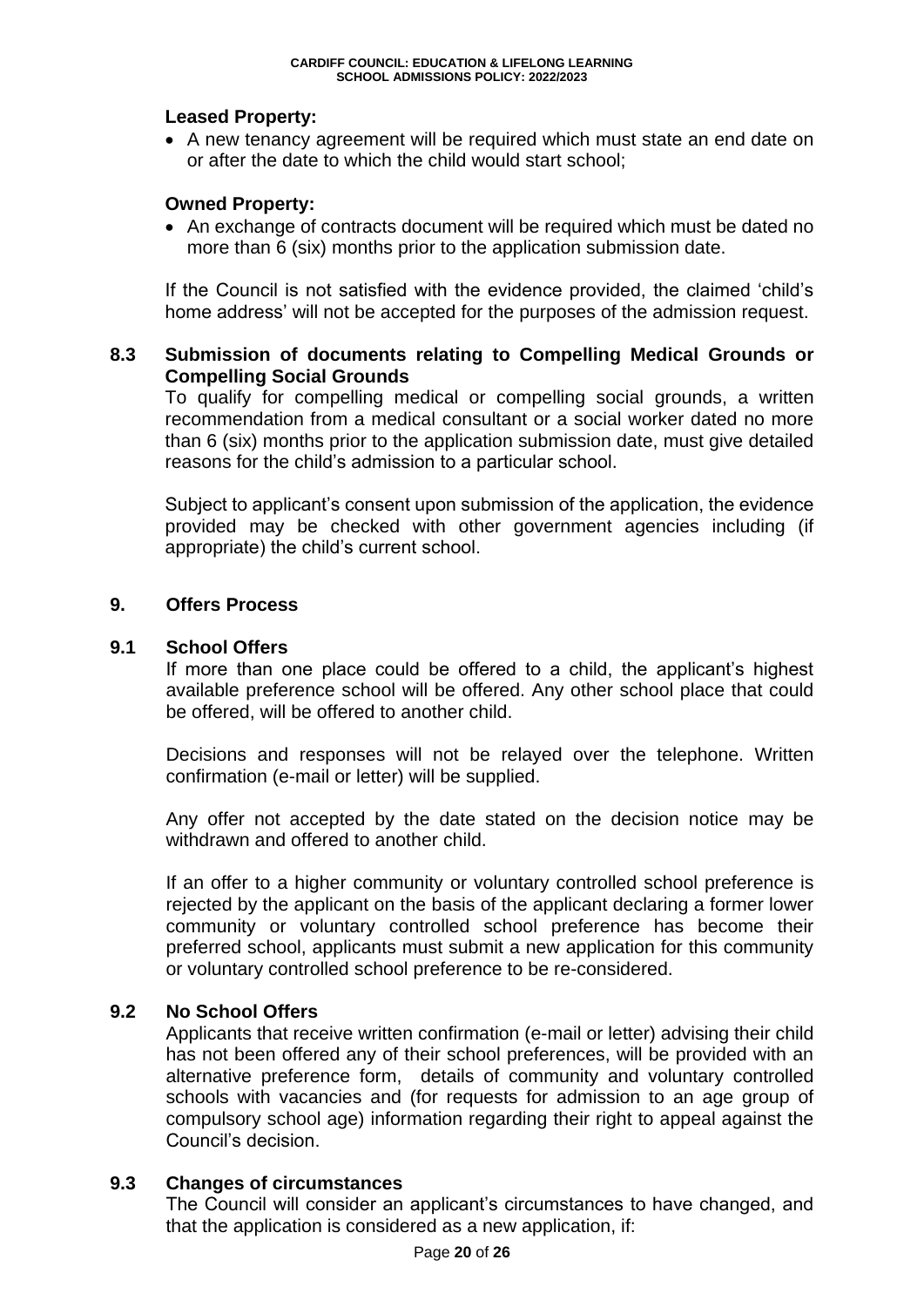- The applicant has changed address, or
- The applicant meets a higher oversubscription criteria than considered in their previous application.

This change of circumstances would be considered by the Council to have been from the date at which sufficient evidence of the change is received by the Council. Such evidence may be proof of residence at the new address, confirmation of the enrolment of a sibling at the school to which an applicant has stated the preference, or receipt of a letter meeting the 'compelling medical and/or compelling social grounds' criterion.

#### **9.4 Withdrawal of School Offers**

Prior to the date to which the child would start school, any place approved may be withdrawn if it is found that the child's circumstances no longer meet the grounds for admission to which they were offered the school place, if the application was found to have been made in fraudulent circumstances or if the school place offer was made in error. A new written decision (e-mail or letter) will be released.

Any offer of a place at entry to Reception Year in a community primary school will be withdrawn by the Council if the child does not attend the school within 20 school days after the start of the school term following the child's fifth birthday.

Any offer of a place at entry to Year 7 in a community secondary school will be withdrawn by the Council if the child does not attend the school within 20 school days after the start of the autumn term 2022.

The Council may withdraw the offer of a school place from a pupil transferring between schools within the school year if the child does not attend the school within 20 school days of the place being offered.

However, if no reason has been provided for the child's failure to start, the school must notify the council immediately so that Children Missing Education (CME) enquires to establish the whereabouts of the child can be undertaken. Once these have been completed, the place will be re-allocated.

#### **9.5 Waiting Lists**

Where an applicant has been refused admission to a community or voluntary controlled nursery, primary or secondary school, the applicant will be placed on the waiting list for the preference school unless the applicant informs the Council to remove their child from the waiting list.

Unsuccessful applicants for admission into Nursery to start from the beginning of the term following their third (3<sup>rd</sup>) birthday, will remain on the waiting list until the end of the Summer Term 2023.

Unsuccessful 'on-time' applicants for admission into Reception or Year 7 to start from the beginning of the academic year (also referred to as 'normal admissions round'), will remain on the waiting list until 30<sup>th</sup> September 2022.

Unsuccessful applicants for admission into Reception to Year 11 (inclusive) whose application was received outside the normal admissions round (also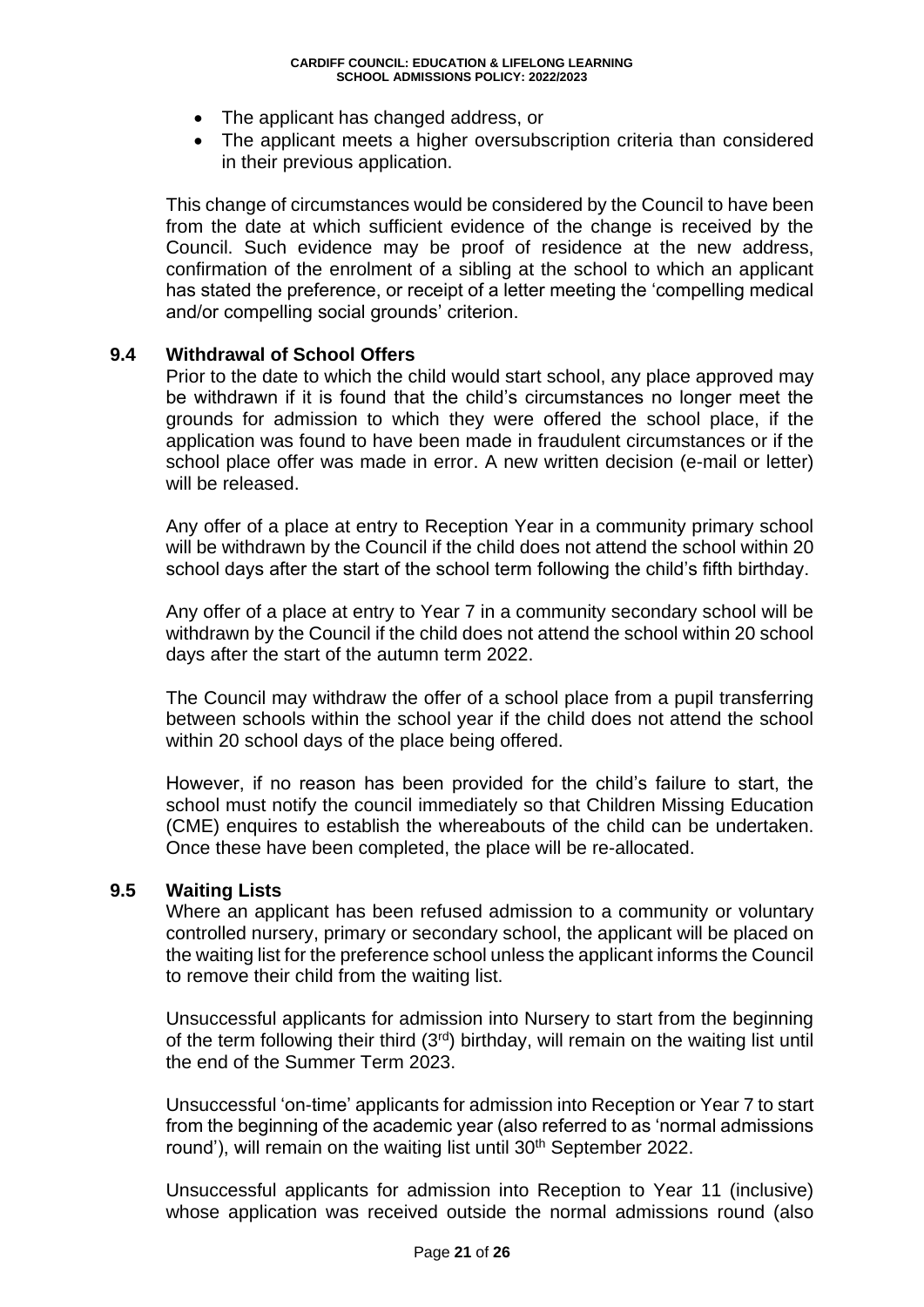referred to as an 'in-year application'), will remain on the waiting list until the end of the term to which the child would start school.

Places are not prioritised on the basis of how long a child has been on a waiting list. Priority is determined in accordance with the oversubscription criteria. Applications are considered in line with the criteria and any places that become available will be allocated on that basis. A child's position on the waiting list may change as applications may be received that have a higher degree of priority under the oversubscription criteria.

Should a child be allocated from the waiting list, the applicant will be contacted by the Council and requested to confirm if they accept the place. Acceptance of a place must be via the Admissions Online Portal, or in writing or by email. Upon acceptance, any other school place to which the child may already be allocated will be released and reallocated to another child.

Once the waiting list expiry date has been reached, should a parent wish their child to continue to be considered for admission a new application must be submitted.

#### **There is no guarantee of an offer of a place at a child's catchment area school nor the school at which a sibling attends.**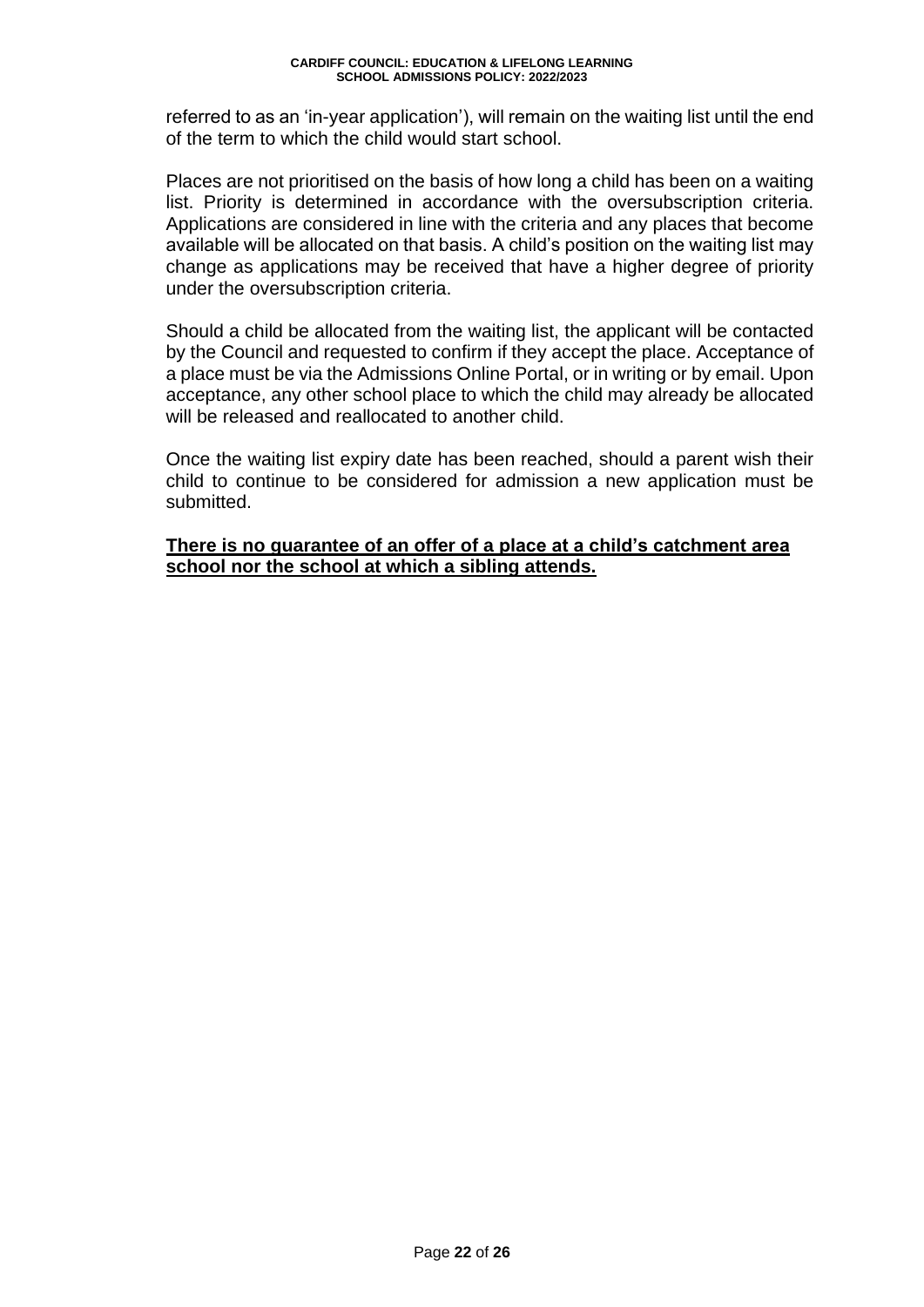# **Appendix 1**

# **School Admission Numbers 2021/22**

| <b>Community Primary Schools</b>                                 | <b>Admission Number</b> |
|------------------------------------------------------------------|-------------------------|
| <b>Adamsdown Primary School</b>                                  | 60                      |
| <b>Albany Primary School</b>                                     | 60                      |
| <b>Allensbank Primary School</b>                                 | 30                      |
| <b>Baden Powell Primary School</b>                               | 60                      |
| <b>Birchgrove Primary School</b>                                 | 58                      |
| <b>Bryn Celyn Primary School</b>                                 | 30                      |
| <b>Bryn Deri Primary School</b>                                  | 30                      |
| <b>Bryn Hafod Primary School</b>                                 | 60                      |
| <b>Coed Glas Primary School</b>                                  | 75                      |
| <b>Coryton Primary School</b>                                    | 30                      |
| Creigiau Primary School (English)                                | 29                      |
| <b>Danescourt Primary School</b>                                 | 60                      |
| <b>Fairwater Primary School</b>                                  | 40                      |
| <b>Gabalfa Primary School</b>                                    | 30                      |
| <b>Gladstone Primary School</b>                                  | 30                      |
| Glan Yr Afon Primary School                                      | 30                      |
| <b>Glyncoed Primary School</b>                                   | 60                      |
| <b>Grangetown Primary School</b>                                 | 60                      |
| <b>Greenway Primary School</b>                                   | 30                      |
| <b>Ysgol Gynradd Gwaelod Y Garth Primary School</b><br>(English) | $\overline{7}$          |
| <b>Hawthorn Primary School</b>                                   | 30                      |
| <b>Herbert Thompson Primary School</b>                           | 60                      |
| <b>Howardian Primary School</b>                                  | 60                      |
| <b>Hywel Dda Primary School</b>                                  | 60                      |
| <b>Kitchener Primary School</b>                                  | 60                      |
| Lakeside Primary School                                          | 60                      |
| <b>Lansdowne Primary School</b>                                  | 60                      |
| <b>Llanedeyrn Primary School</b>                                 | 55                      |
| Llanishen Fach Primary School                                    | 60                      |
| <b>Llysfaen Primary School</b>                                   | 60                      |
| Marlborough Primary School                                       | 60                      |
| <b>Meadowlane Primary School</b>                                 | 45                      |
| Millbank Primary School                                          | 30                      |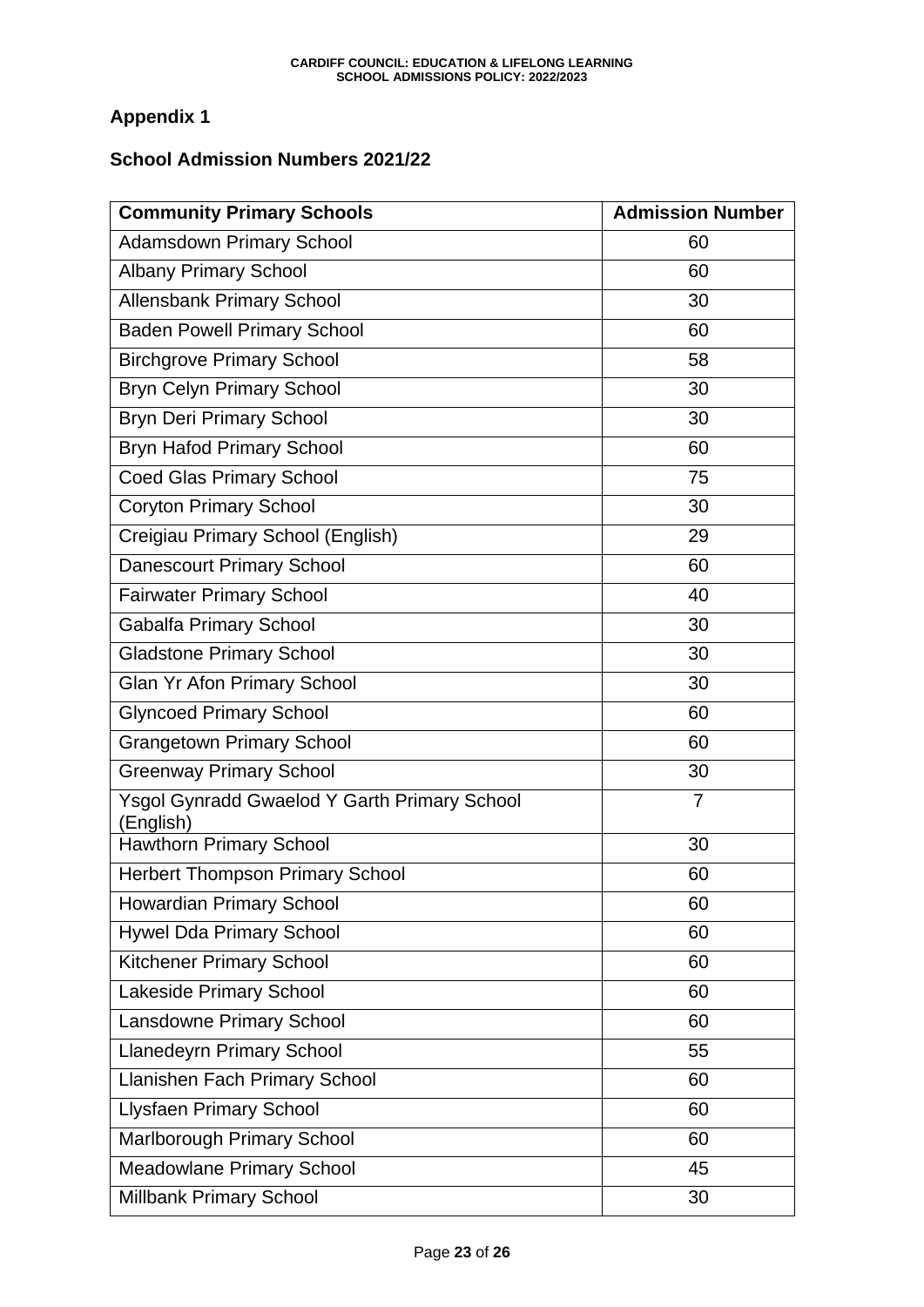#### **CARDIFF COUNCIL: EDUCATION & LIFELONG LEARNING SCHOOL ADMISSIONS POLICY: 2022/2023**

| <b>Community Primary Schools</b>                     | <b>Admission Number</b> |
|------------------------------------------------------|-------------------------|
| <b>Moorland Primary School</b>                       | 60                      |
| <b>Mount Stuart Primary School</b>                   | 60                      |
| Ninian Park Primary School                           | 90                      |
| <b>Oakfield Primary School</b>                       | 60                      |
| Pencaerau Primary School                             | 30                      |
| Pentrebane Primary School                            | 30                      |
| <b>Pentyrch Primary School</b>                       | 20                      |
| Pen-y-Bryn Primary School                            | 30                      |
| Peter Lea Primary School                             | 45                      |
| Pontprennau Primary School                           | 60                      |
| <b>Radnor Primary School</b>                         | 45                      |
| Radyr Primary School                                 | 60                      |
| Rhiwbeina Primary School                             | 75                      |
| Rhydypenau Primary School                            | 60                      |
| Roath Park Primary School                            | 58                      |
| <b>Rumney Primary School</b>                         | 60                      |
| <b>Severn Primary School</b>                         | 60                      |
| <b>Springwood Primary School</b>                     | 60                      |
| <b>Stacey Primary School</b>                         | 30                      |
| <b>Thornhill Primary School</b>                      | 60                      |
| <b>Tongwynlais Primary School</b>                    | 28                      |
| Ton-yr-Ywen Primary School                           | 60                      |
| <b>Trelai Primary School</b>                         | 60                      |
| <b>Trowbridge Primary School</b>                     | 30                      |
| <b>Whitchurch Primary School</b>                     | 90                      |
| <b>Willowbrook Primary School</b>                    | 60                      |
| <b>Windsor Clive Primary School</b>                  | 60                      |
| <b>Ysgol Bro Eirwg</b>                               | 60                      |
| Ysgol Gymraeg Coed-y-Gof                             | 60                      |
| Creigiau Primary School (Welsh)                      | 29                      |
| <b>Ysgol Glan Ceubal</b>                             | 30                      |
| Ysgol Glan Morfa                                     | 60                      |
| Ysgol Gynradd Gwaelod Y Garth Primary School (Welsh) | 26                      |
| Ysgol Hamadryad                                      | 60                      |
| Ysgol Gymraeg Melin Gruffydd                         | 60                      |
| Ysgol Mynydd Bychan                                  | $45*$                   |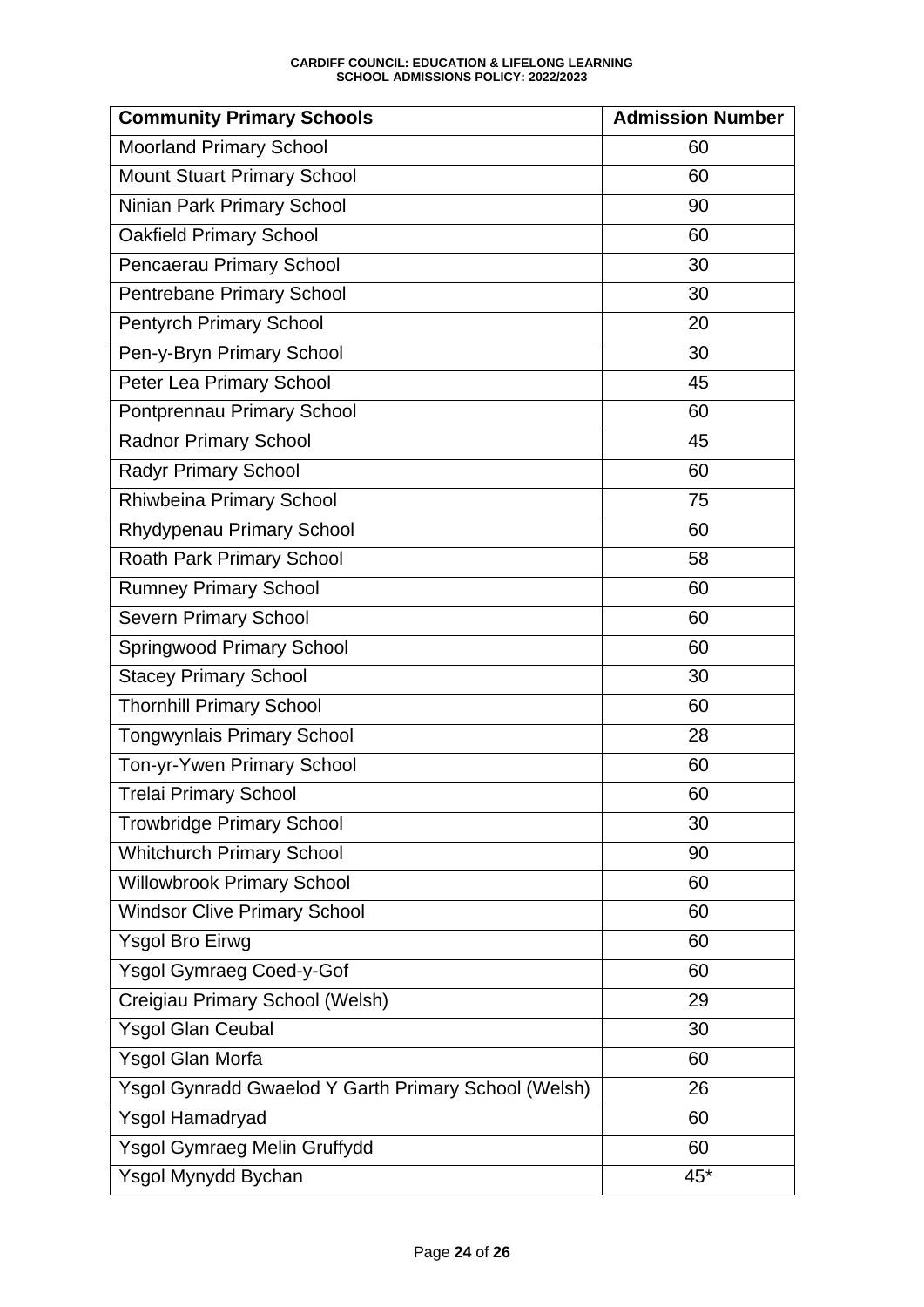#### **CARDIFF COUNCIL: EDUCATION & LIFELONG LEARNING SCHOOL ADMISSIONS POLICY: 2022/2023**

| <b>Community Primary Schools</b>            | <b>Admission Number</b> |
|---------------------------------------------|-------------------------|
| <b>Ysgol Pencae</b>                         | 30                      |
| <b>Ysgol Gynradd Gymraeg Pen-Y-Groes</b>    | 30                      |
| <b>Ysgol Gymraeg Pwll Coch</b>              | 60                      |
| Ysgol Gymraeg Treganna                      | 90                      |
| Ysgol y Berllan Deg                         | 60                      |
| Ysgol Y Wern                                | 75                      |
| <b>Ysgol Gymraeg Nant Caerau</b>            | 30                      |
| Ysgol Pen Y Pil.                            | 30                      |
| New Plasdwr Primary School (English)        | 30                      |
| New Plasdwr Primary School (Welsh)          | 30                      |
| <b>Voluntary Controlled Primary Schools</b> | <b>Admission Number</b> |
| St Mellons C.W. Primary School              | 30                      |
| <b>Voluntary Aided Primary Schools</b>      | <b>Admission Number</b> |
| All Saints C.W. Primary School              | 30                      |
| Bishop Childs C.W. Primary School           | 30                      |
| Christ The King R.C. Primary School         | 30                      |
| Holy Family R.C. Primary School             | 35                      |
| Llandaff C.W. Primary School                | 60                      |
| St Alban's R.C. Primary School              | 30                      |
| St Bernadette's R.C. Primary School         | 30                      |
| St Cadoc's R.C. Primary School              | 45                      |
| St Cuthbert's R.C. Primary School           | 22                      |
| St David's C.W. Primary School              | 30                      |
| St Fagans C.W. Primary School               | 30                      |
| St Francis R.C. Primary School              | 55                      |
| St John Lloyd R.C. Primary School           | 45                      |
| St Joseph's R.C. Primary School             | 30                      |
| St Mary The Virgin C.W. Primary School      | 60                      |
| St Mary's R.C. Primary School               | 37                      |
| St Monica's C.W. Primary School             | 20                      |
| St Patrick's R.C. Primary School            | 45                      |
| St Paul's C.W. Primary School               | 30                      |
| St Peter's R.C. Primary School              | 60                      |
| St Philip Evans R.C. Primary School         | 52                      |
| Tredegarville C.W. Primary School           | 30                      |